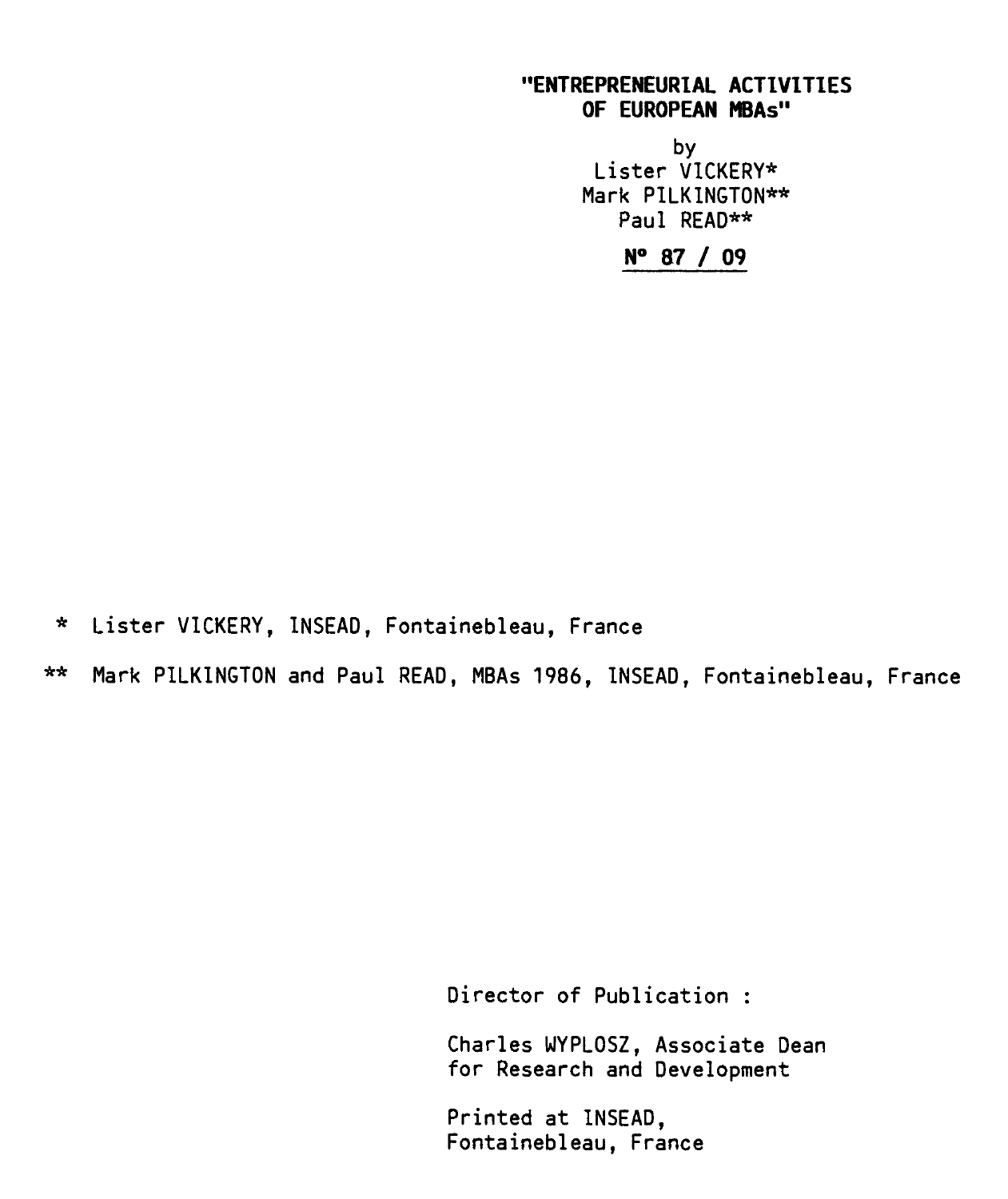# **ENTREPRENEURIAL ACTIVITIES of EUROPEAN MBAs**

#### **ABSTRACT**

**This paper reports on three on-going, complementary research projects examining the entrepreneurial careers of MBA graduates of the European Institute of Business Administration (INSEAD). It presents three differing "generations" of MBAs, who have graduated in very different economic climates, and who are viewed at very different stages in their careers. Its purpose is to contribute to a better understanding of the career paths of those who opt for owner-managership or self-employment.** 

**The first project concerns the motivations and attitudes of current MBA participants taking the "New Ventures" elective, examining their previous experience and family backgrounds. The second project is a clinical study of a small sample of MBAs who graduated within the last ten years and who have already launched their own businesses. The third project examines the long-term careers of MBAs who graduated in the mid-60s, comparing those who have remained within large organisations with those who have become owner-managers.** 

**It would appear that the more recent MBAs start, and intend to start, their companies more rapidly after graduation. The drive to do this is not purely the changed economic environment but also an explicit desire for independence. The current MBA participants are also motivated by intellectual challenge, creativity and freedom.**  A comparison of the second and third studies **more recent MBAs are able to build larger firms (and more rapidly) than their predecessors. The picture of MBA entrepreneurs built up through the interviews shows them to be opportunistically oriented, developing several business interests and making full use of their Business School network. The third study suggests that the MBAs who create small (or medium-sized) firms are the most satisfied with their professional lives, ahead of those running family firms or of successful executives, while the independents or self-employed appears to be under greatest stress.**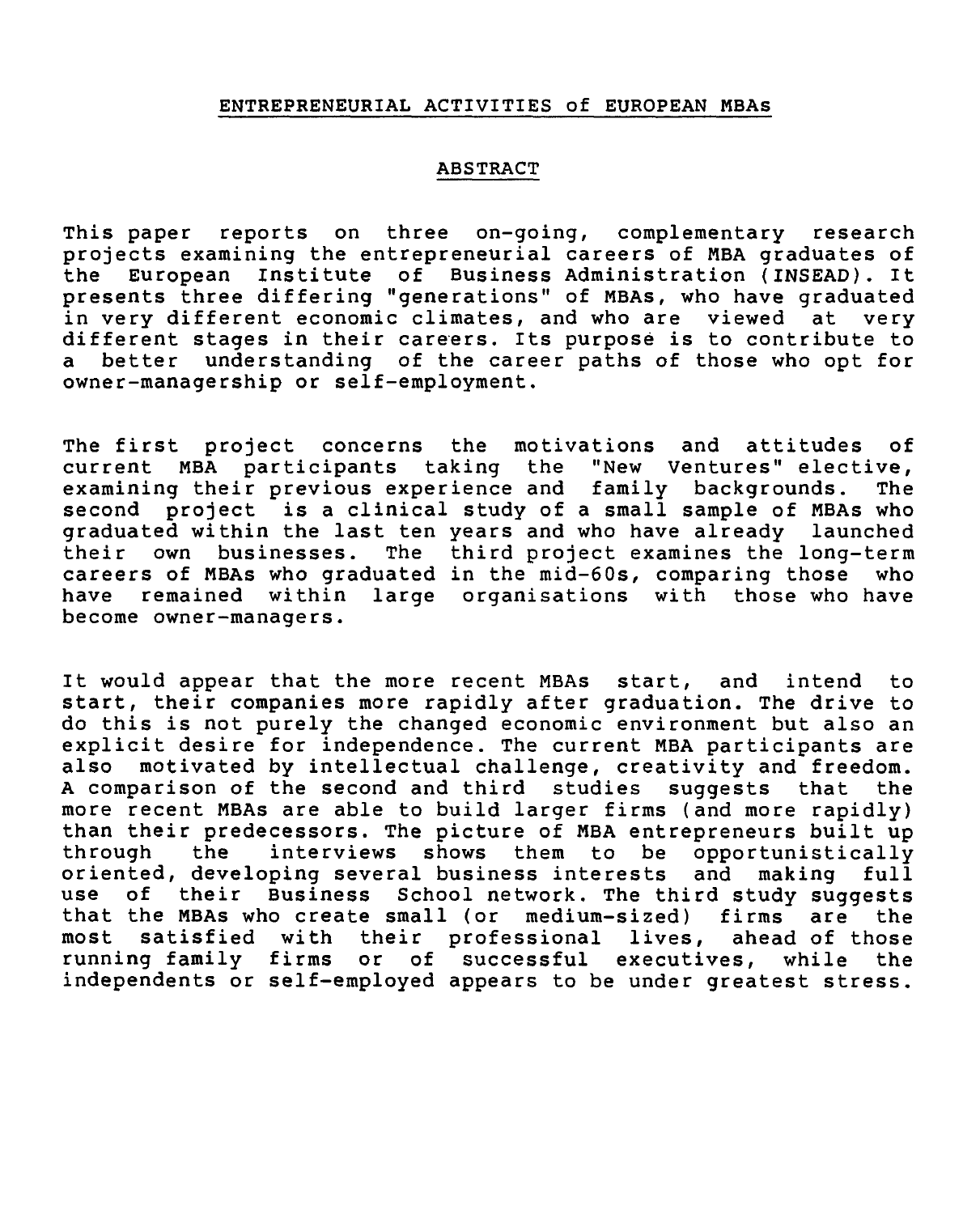# ENTREPRENEURIAL ACTIVITIES of EUROPEAN MBAs

by Lister Vickery<sup>1</sup>, Mark Pilkington<sup>2</sup> and Paul Read<sup>2</sup> INSEAD, Fontainebleau, France.

March, 1987

1 - Affiliate Professor Entrepreneurship & Smaller International Enterprises

2 - Participants in the MBA programme graduating in June, 1986

The financing for the studies in this paper was provided through the INSEAD Alumni Fund Chair of Entrepreneurship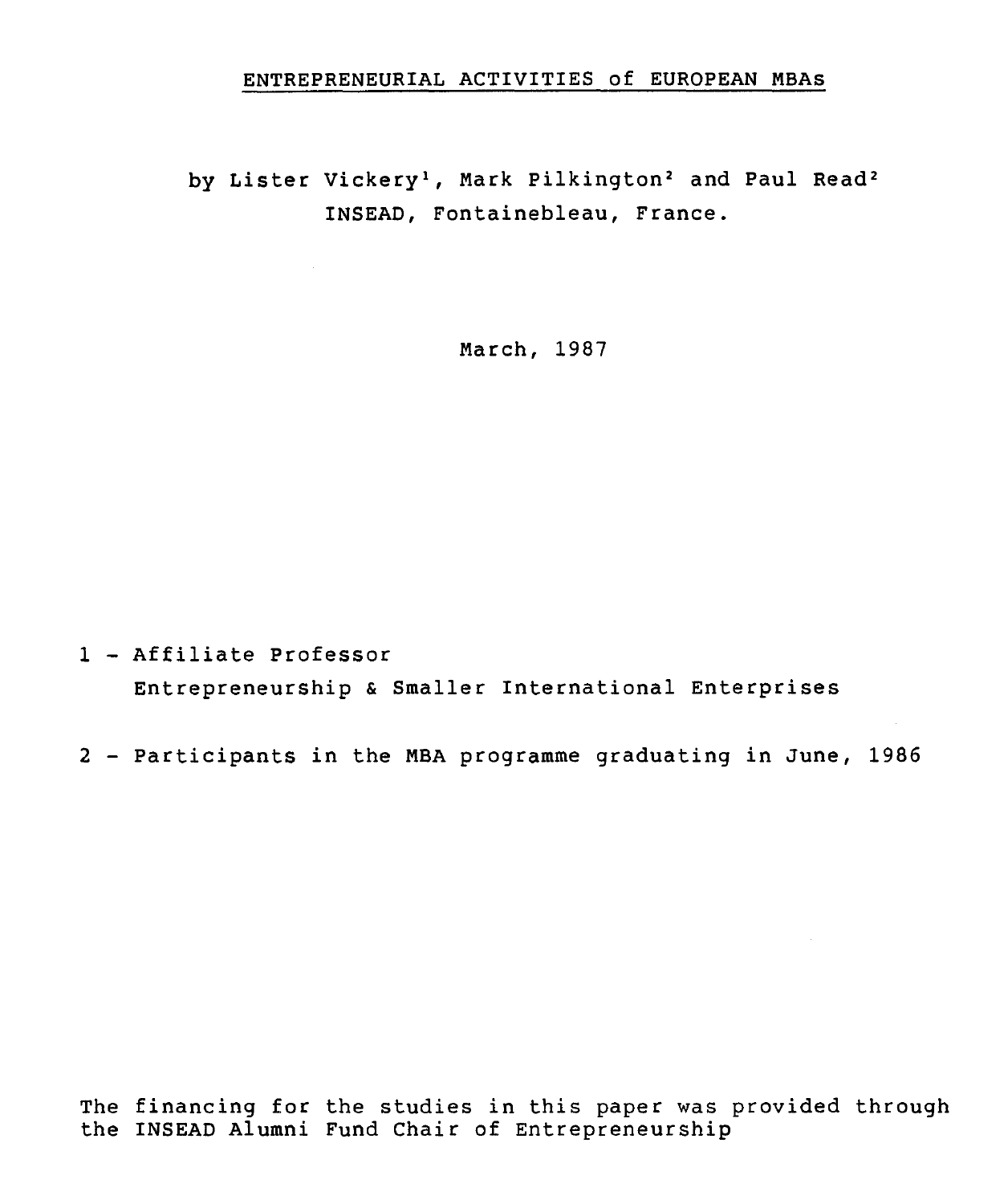#### **ENTREPRENEURIAL ACTIVITIES of EUROPEAN MBAs**

#### **INTRODUCTION**

**There is a widely held belief that "Entrepreneurs are born, not**  made". While personality is undoubtedly a major **determining entrepreneurship, the above belief is often perversely**  used to imply that the only "true" entrepreneurs are **men (and women)". A variant on this latter view is the suggestion that Education (or, at least, our present educational system) actually inhibits the entrepreneurial spirit.** 

**We believe that these views are both outdated and based upon an unduly restrictive definition of entrepreneurship. Controversial, anti-Establishment, self-made men, such as Robert Maxwell or Bernard Tapie, may, indeed, be the trees that hide the forest. There would appear to be strong grounds for expecting that education would widen an entrepreneurial individual's perception of opportunities as well as increasing his network of contacts and improving his ability to gather and manage resources. The six-fold increase in annual new business registrations in the USA in one generation (from 100,000 in 1958 to 600,000 at present) would seem to correlate better with the boom in secondary and higher education than with a major "personality change".** 

**Business schools have long been thought of as "grooming centres" for Big Business. Over the last 10 to 15 years, the US business schools have come to recognise that many of their alumni not merely run their own show, but feel sufficiently indebted to their Alma Mater to provide substantial endowments. At Harvard and Stanford, Alumni financing represents about one-third of the total, with Corporate financing accounting for two-thirds. It would appear that these Alumni not merely run succesful private businesses, but also believe that their business schools helped them be successful. Although many of these schools have now introduced Entrepreneurship courses into their MBA programmes, relatively little systematic study seems to have been made of the careers of these entrepreneurial Alumni - especially those who did not have the benefit of any Entrepreneurship courses!** 

**In this context, two recent studies are worthy of note. David Norburn and Sue Birley (1985) have compared the characteristics of the owner-entrepreneurs of the "Venture 100" (Venture magazine's selection of the most successful young companies in the USA) with those of top management in "Fortune 500" companies. The differences in education are remarkable - nearly three-quarters of the Venture 100 owners had a University degree, compared with only half of the Fortune 500 managers; and 43% of the Venture 100 owners had an MBA, over three times the figure (13%) for the Fortune 500 managers. Inc. magazine (1986) has also reported on the educational background of the Chief Executives of the "Inc. 500" (the fastest-growing private companies in the USA - with a minimum growth rate of over 40% annually over the last five years). The proportion of graduates is about the same as for the Venture 100, but the proportion of MBAs is only 12% (does this imply a readership bias in the statistics?) - still equal to the**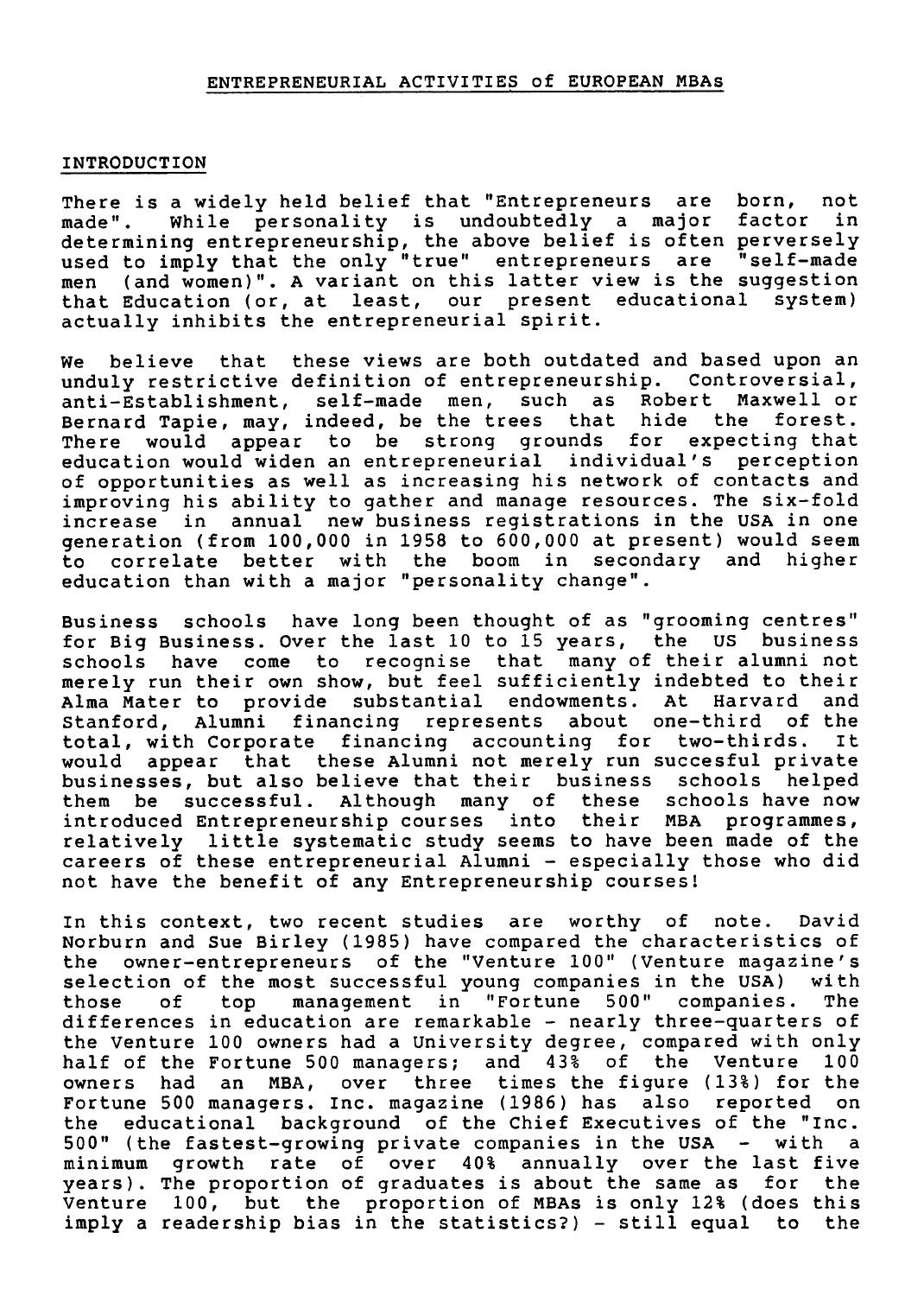**level of the Fortune 500. For comparison, it should be borne in mind that only about 0.5% of these managers' generation (in the USA) took an MBA - this proportion has tripled in the last 15 years.** 

**Most, if not all, of the business schools in Europe were founded with the explicit intention of training managers for large companies. Very little research has been carried out into the career intentions and subsequent career paths of their graduates. Until quite recently, these business schools have not perceived their Alumni as being "entrepreneurial", nor have they felt major pressures from Alumni or students to promote entrepreneurship. The INSEAD Alumni chair in Entrepreneurship is believed to be a unique example in Europe of Alumni funding for a specific Faculty member in this field.** 

**This paper suggests that the "entrepreneurial MBAs" may be more than a marginal minority of black sheep. It reports on three on-going, complementary research projects examining the entrepreneurial careers of INSEAD MBA graduates. The first project concerns the motivations and attitudes of current MBA participants taking the "New Ventures" elective, examining their previous experience and family backgrounds. The second project is a clinical study of a small sample of MBAs who graduated within the last ten years and who have already launched their own businesses. The third project examines the long-term careers of MBAs who graduated in the mid-60s, comparing those who have remained within large organisations with those who have become owner-managers.** 

#### **I. CURRENT MBA ATTITUDES to ENTREPRENEURSHIP**

**At the start of the "New Ventures" elective, participants are requested to complete a short questionnaire concerning their personal and professional background and their career orientation. The questionnaire also seeks information on their rating of desirable job factors and entrepreneurial characteristics. The following results are drawn from 94 responses from the classes of March 1985, September 1985, March 1986 and September 1986 (corresponding to 16% of the total number of INSEAD participants).** 

**Personal Background** 

**Age : 25 or less = 13%; 26 to 30 = 69%; 31 or more = 18% 86% Male - 14% Female 76% Single - 24% Married Nationality : European = 75% (GB = 20%, F = 18%, D-A = 9%); USA-Cdn = 16%; Rest of World = 8% Field of Studies : Tech = 42%; Econ = 29%; Other = 30% Professional Experience : None or 1 yr = 9%; 2 to 5 yrs = 64%; 6 yrs or more = 27%** 

**Relative to the overall INSEAD population, the group is more concentrated in the 26 to age group (the proportion of 25 or less is about half the INSEAD average). The proportion with little or no experience is consequently lower. Interestingly, the proportion**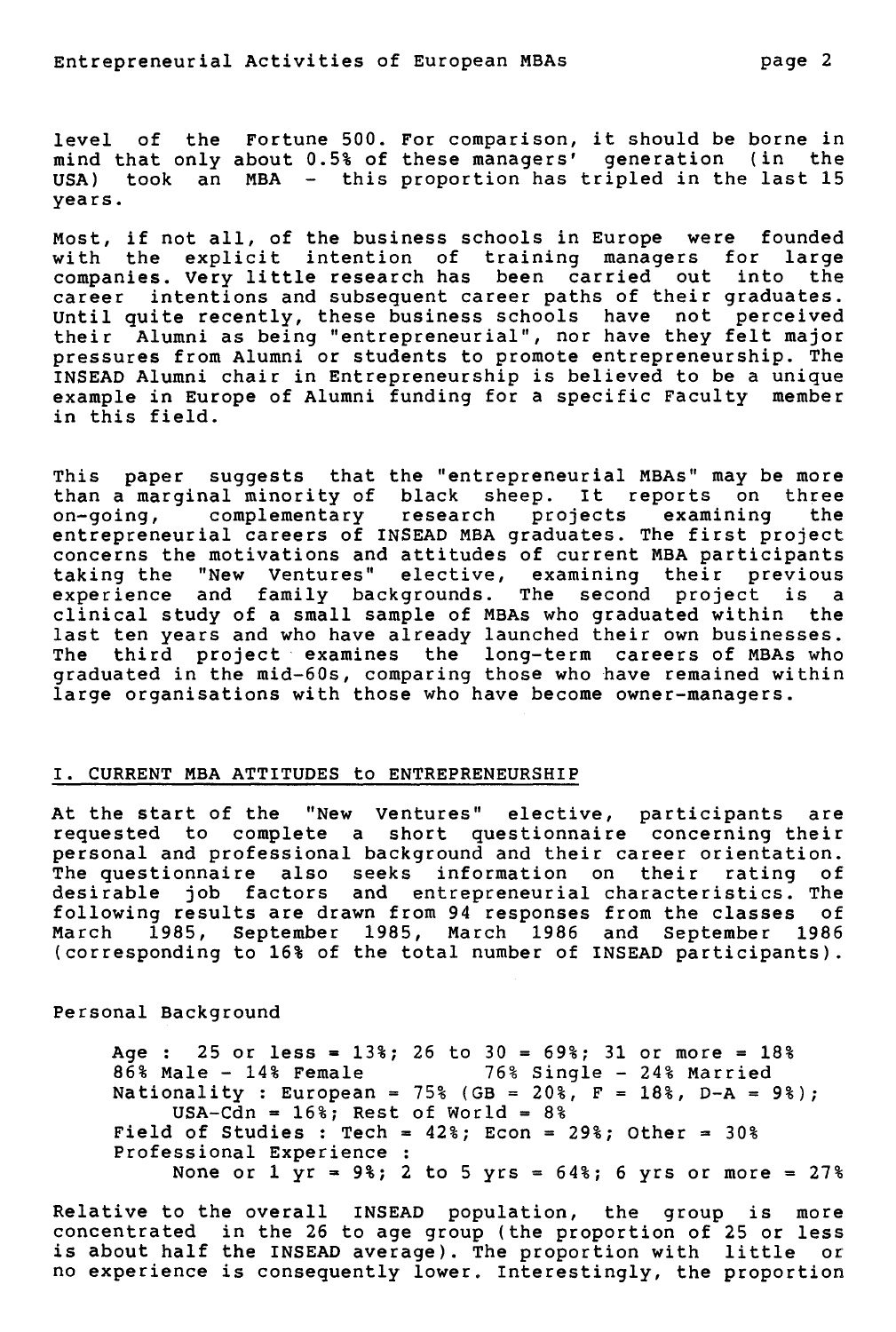**of older (31 or more) participants is about average, but there are fewer participants with more than 5 years experience and fewer married participants (the average is over 30%).** 

**The proportion of European participants corresponds to the overail INSEAD population, but the French are under-represented (average 25%). As one might expect, the North Americans are over-represented (average 12%), while the Rest of the World are under-represented (average 13%). The distribution of prior studies is very similar to the overail average, although the classes appear to attract a relatively higher proportion of participants having taken "Other Studies" (Law, Languages, Politics, Liberal Arts, etc.) (average 23%).** 

**Own Business Background** 

| Have you ever run your own business?     | $26\frac{1}{6}$ (of 94) |
|------------------------------------------|-------------------------|
| IF NOT - Have you ever :                 |                         |
| - been responsible for hiring someone ?  | 56% (of 70)             |
| - been responsible for firing someone?   | $34\%$ (  )             |
| - sold anything ?                        | $80\frac{6}{3}$ ( )     |
| - sold by "cold calling" ?               | $36\frac{6}{3}$ (  )    |
| - kept the accounts of an organisation ? | $30\%$ (  )             |
| - approached a Bank Manager for a loan ? | $54\%$ ( )              |

**The proportion of participants who have already run their own business is quite high. It is also surprising to find that a significant number of the others have already been exposed to "key" business decisions (hiring and firing, selling goods or services and borrowing money). It is, of course, unlikely that these figures reflect the backgrounds of the average INSEAD participant.** 

**Family Business Background** 

| Have either of your parents ever owned or<br>run their own business? | $48\frac{1}{6}$ (of 94) |
|----------------------------------------------------------------------|-------------------------|
| Have any close relatives ever owned or run<br>their own business ?   | 72% ()                  |
| Have any good personal friends ever owned or                         |                         |

**Have any good personal friends ever owned or run their own business ?** 81% ( .. )

**Do you feel that the above people have influenced you strongly**  in favour of having your own business ?

**The high proportions with parental business backgrounds (48%) and with "close" contact with business owners (88%) is also surprising. In view of the literature on the formative impact of such contacts, it was interesting that only 54% felt they had been strongly influenced in favour of having their own business by these contacts,- this observation is reinforced by the interviews reported in Part II of this Paper.**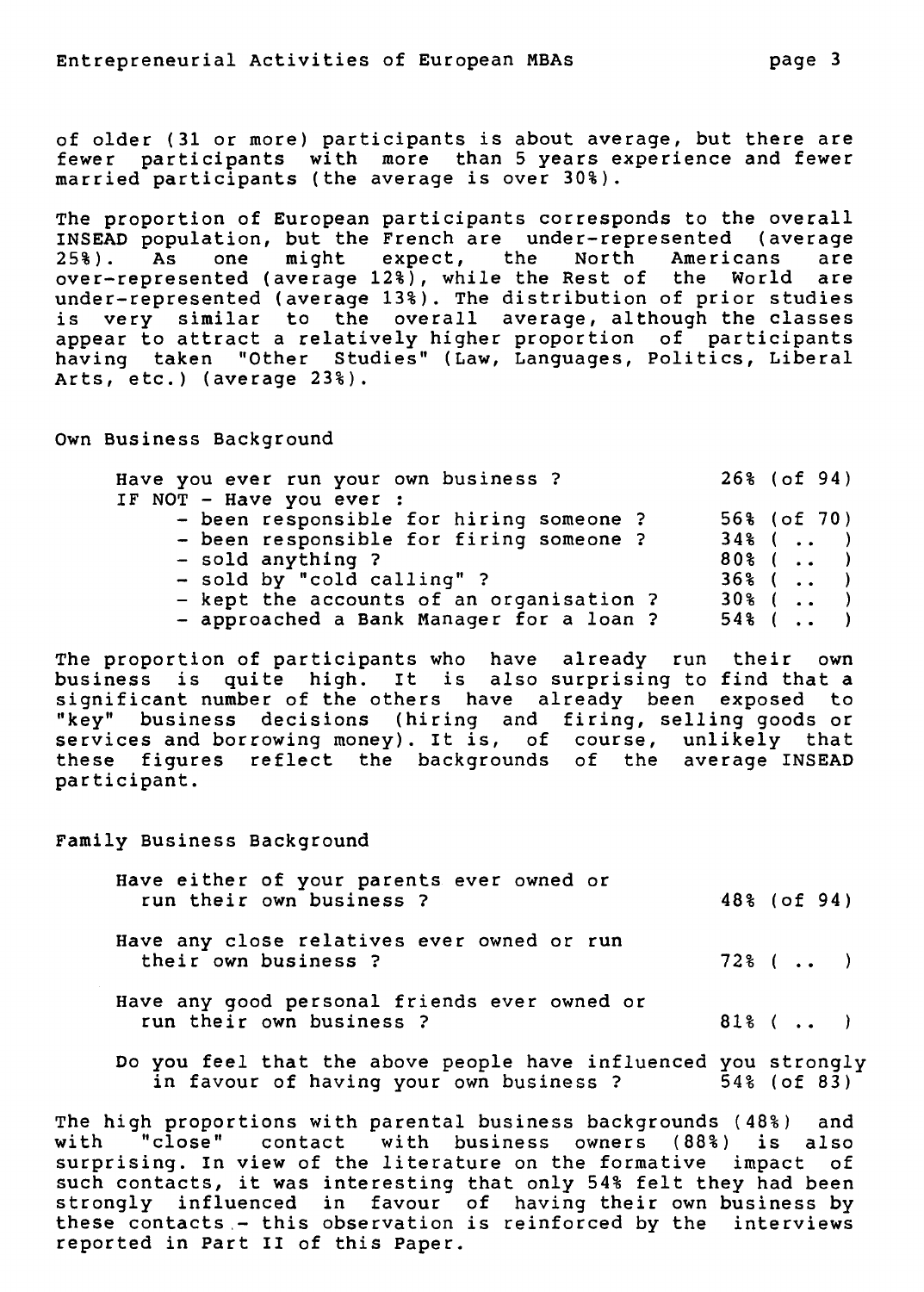```
Career Orientation
```

| Do you have a firm view of the type of business you   |                    |
|-------------------------------------------------------|--------------------|
| wish to join on leaving INSEAD ?                      | 54% (of 94)        |
| IF SO - Do you wish to work for (multiple replies) :  |                    |
| - yourself or a firm you control?                     | 63% (of 51)        |
| - a small organisation (not your own) ?               | $61\%$ ()          |
| - a large organisation ?                              | $16\%$ (  )        |
|                                                       |                    |
| Do you plan on running your own business at some time |                    |
| in the future ?                                       | 95% (of 94)        |
| IF SO - When (multiple replies) ?                     |                    |
| - shortly after INSEAD.                               | 45% (of 89)        |
| - 3 to 5 years from now.                              | $57\%$ (  )        |
| - 5 to 10 years from now.                             | $13\%$ (  )        |
| - more than 10 years from now.                        | $7\%$ ( $\ldots$ ) |

**The fact that about half are still undecided on the sort of company they will join on leaving INSEAD is to be expected, since the questionnaires were completed 4 months before the end of the programme and one month before job interviews had begun. However, it is clear that a high proportion of the participants plan to run their own business or to join a small firm straight after graduating - this will include self-employment and free-lancing. "Big business" is not favoured. This contrasts with Scott's (1986) study of the attitudes of UK graduates, which found that, of the two-thirds with firm ideas about their "ideal" employers, nearly half wanted to work in large organizations and only a quarter preferred their own firm. As always, it must be remembered that this is not a representative sample of Insead MBAs.** 

**Given the orientation of the "New Ventures" elective, it is not**  surprising that everybody planned to run their own business, **the planning horizon appears quite short - with nearly half aiming for "shortly after Insead" and most of the others intending to start within 5 years.** 

**In responding to the question "Why do you plan to have your own business ?", Independence was clearly the major motivation, being cited by about half the participants. This was followed by a variety of expressions of Personal Satisfaction and Accomplishment. Money and Material Rewards appear low on the scale of motivations, being cited by only a quarter of the participants, principally among the aider ones.** 

#### **Rating Job Factors**

**Participants were asked to rate ten job factors on a scale of 1 (unimportant) to 5 (vital) in terms of their personal requirements, and also to indicate which would be best satisfied in a large or a small organisation (or equally satisfied).**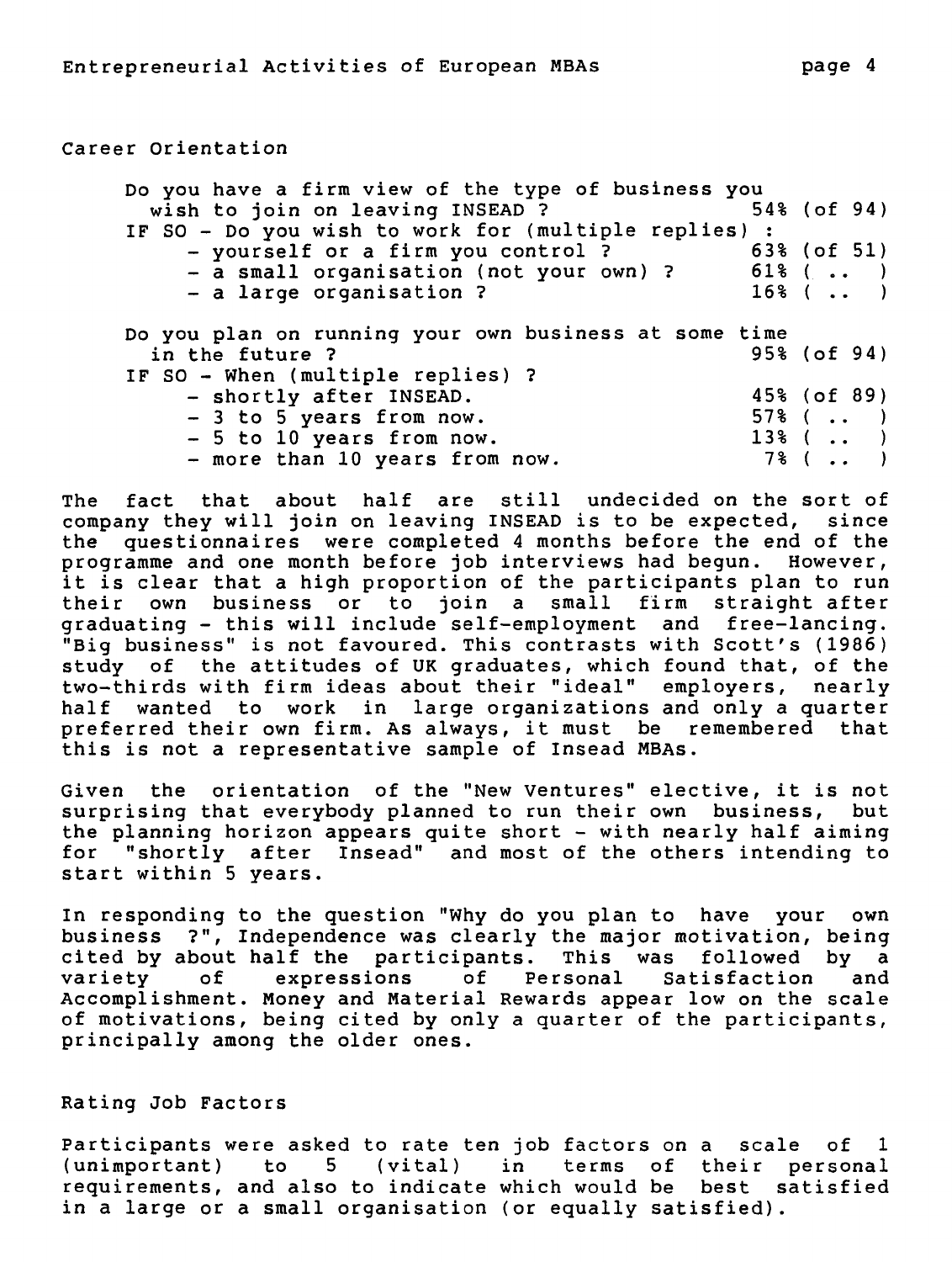| Importance | Factor                                   | Organisation        |  |
|------------|------------------------------------------|---------------------|--|
|            |                                          | size $(S - L in 8)$ |  |
| 4.5        | Opportunity to be creative & original    | 66%                 |  |
| 4.5        | Opportunity to take responsibility       | 57%                 |  |
| 4.3        | Intellectual challenge                   | 21%                 |  |
| 4.0        | Freedom from supervision                 | 52%                 |  |
| 4.0        | Interesting colleagues                   | 2 <sup>8</sup>      |  |
| 3.8        | Opportunity to manage & to lead others   | 7%                  |  |
| 3.2        | Long-term promotion opportunities        | $-48%$              |  |
| 3.1        | Opportunity to put management techniques |                     |  |
|            | and training into practice               | $-20%$              |  |
| 3.0        | High starting salary                     | $-42%$              |  |
| 2.1        | Job security                             | $-73%$              |  |

**The ten factors have been ranked in three groups (not their original order in the questionnaire), according to participants' expressed importance. The first group of four factors may be regarded as "nearly vital", while the last group of three are clearly of minor importance. There is an evident correlation between the desirable job factors and the perception that they would be best satisfied in a small organisation.** 

**In Scott's (1986) study mentioned above, UK students perceived similar differences between large and small companies, but with differential scores which were more favorable to larger companies. Thus, the Opportunity to be Creative and Original had a Small - Large differential of 54% in Scott's study (compared with 66% above), while Job Security had a Small - Large differential of -64% (compared with -73% above).** 

#### **Rating of Entrepreneurial Characteristics**

**Participants were asked to rate ten entrepreneurial characteristics on a scale of 1 (unimportant) to 5 (vital) according to their perception of the characteristics of successful entrepreneurs. They were also asked to rate themselves on each characteristic relative to their peers at INSEAD.** 

| Importance | Characteristic          | I rate myself in the<br>Top $5\%$ | Top $25%$         |
|------------|-------------------------|-----------------------------------|-------------------|
| 4.5        | Desire for Independence | $71\frac{2}{6}$ (2.1)             | $97$ <sup>8</sup> |
| 4.4        | Taking Initiative       | $51\%$ $(1.5)$                    | 85%               |
| 4.1        | Resourceful             | $46\%$ $(1.3)$                    | 91%               |
| 4.2        | Acceptance of Risks     | $41\%$ $(1.2)$                    | 97%               |
| 4.3        | Opportunity-Seeking     | $38\frac{1}{2}$ (1.2)             | 88%               |
| 4.4        | Drive & Energy          | $36\%$ $(1.1)$                    | 85%               |
| 3.2        | Moderate Risk-Taking    | $34\frac{1}{6}$ (1.0)             | 80%               |
| 4.3        | Self-Confidence         | $33\frac{6}{6}$ (1.0)             | 83%               |
| 3.8        | Desire to make Money    | $24\frac{3}{6}$ (0.7)             | 74%               |
| 3.0        | Long-Term Involvement   | $10\frac{1}{6}$ (0.3)             | 53%               |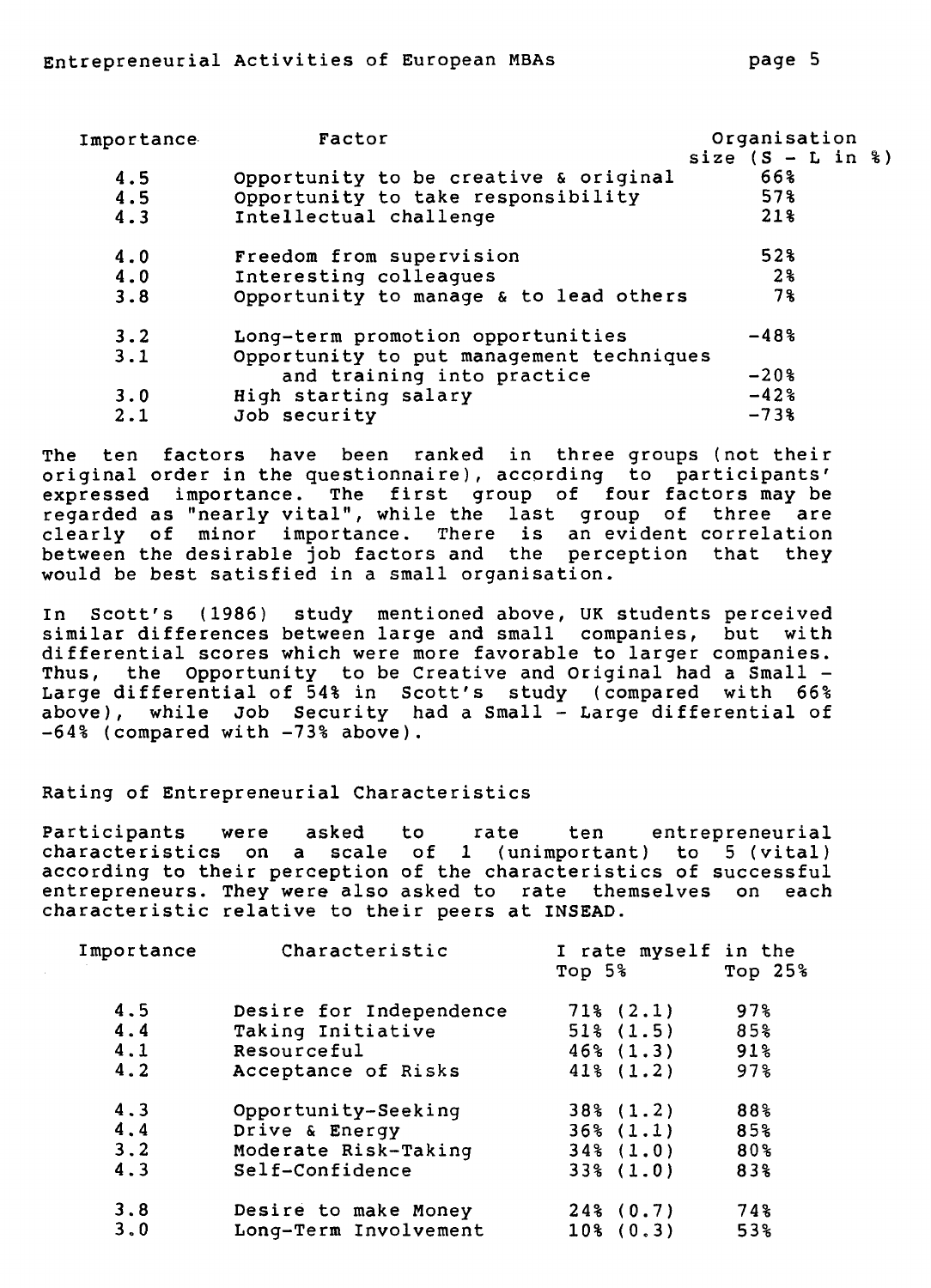**The ten characteristics have been ranked according to the extent that participants placed themselves in the "Top 5%". It will be seen that there are three broad groups: four characteristics which participants both perceive as important and feel they possess; four that participants regard as important but seem unsure of possessing; and two characteristics viewed as less important. The figure in brackets indicates a sort of "Self-Confidence Factor"**  (thus, 63 participants put themselves in the Top 5% of their class **as regards Desire for Independence - 63 is 2.1 times the theoretical maximum (5% of 606)!).** 

**As has already been noted, it is evident that Independence is the driving motivation, as well as being perceived as being the principal characteristic of their entrepreneurial rôle-models. It would also appear that, relative to their peers, the participants do not attach much importance to Money or to Commitment. Participants' self-evaluations on many of these characteristics are surprisingly modest, especially considering that Self-Confidence is a desirable characteristic. This may result from the artificial nature of the question, thereby precluding a meaningful interpretation of the absolute percentages.** 

# **Conclusions**

**This group of MBA participants is evidently self-selected (by virtue of their registration in the "New Ventures" elective). Nonetheless, they show that at least a significant minority of**  participants come from backgrounds which are strongly predisposed **to owner-managership, and that they expect to establish their own business within five years of graduation.** 

**Their rating of job factors and their perceptions of the differences between large and small firms is not unexpected, emphasising a strong orientation towards smaller organizations.** 

**On the other hand, their rating of entrepreneurial characteristics is somewhat disconcerting, with its very strong emphasis on independence and lower rating of the more pragmatic aspects of entrepreneurship.** 

**Taken overall, the picture is of a recreational approach to entrepreneurship - with an emphasis on the freedom and creativity of short-term deal-making.**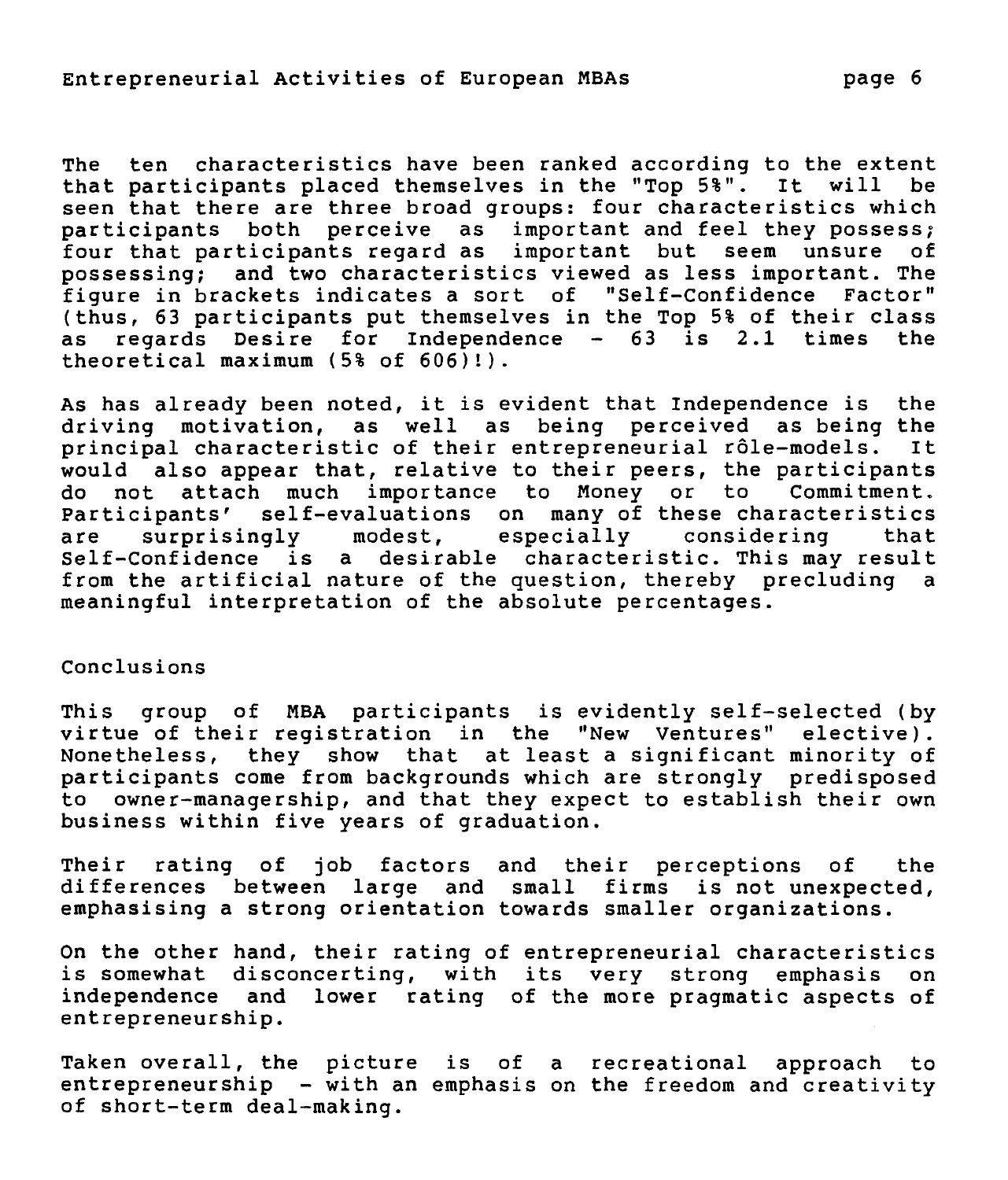## II. The BACKGROUND and MOTIVATION of RECENT MBA ENTREPRENEURS

The following section reports on a more detailed examination of a small sample of INSEAD Alumni who have graduated in the past ten years and who have already founded there own businesses. The sample is composed of 13 MBAs in 12 businesses (one partnership), half located in the Paris area and half in the London area. The sample was not intended to provided a representative cross-section of all entrepreneurial Alumni, and it is clearly "un-typical" in two respects - all but one of the MBAs are resident in their country of nationality, and over 60% established their firms within three years of graduating.

#### Business Activities and Performance

The following table identifies the Alumni by initials, shows their year of graduation and the time taken from graduation to creating their own firm, and indicates the different business activities and their size (the "medium-sized" firms have sales in excess of £5 millions or 50 million **FF,** and employ about 100).

| Name      |    | MBA | a)             | Nat       | Sector    | Size      | Activity              |     |
|-----------|----|-----|----------------|-----------|-----------|-----------|-----------------------|-----|
| GB        |    | 77  | 3              | F         | Service   | Medium    | Publishing            |     |
| PDr       |    | 76  | 5              | F         | Service   | Medium    | Video production      |     |
| PDu       |    | 75  | $\overline{7}$ | F         | Manuf.    | Medium    | Surfboards            |     |
| AE        |    | 78  | 3              | F         | Manuf.    | Small(b)  | Textiles              |     |
| CF<br>£.  | NW | 80  | 3              | GB        | Service   | Small     | Finance               |     |
| KH        |    | 78  | $\bf{0}$       | <b>GB</b> | Service   | Small     | Investment advice     |     |
| WH        |    | 76  | $\overline{5}$ | <b>GB</b> | Retail    | Small     | Cheese                | (F) |
| JLM       |    | 78  | 3              | F         | Service   | Small     | Advertising           |     |
| AP        |    | 83  | $\mathbf{0}$   | GB        | Service   | Small     | Insurance             |     |
| <b>MS</b> |    | 76  | $\mathbf 0$    | <b>GB</b> | Manuf.    | Medium    | Small engines         | (L) |
| AS        |    | 76  | 6              | F         | Wholesale | Med-Small | Frozen food           | .S) |
| RW        |    | 76  | 8              | F         | Service   | Small     | Technology consulting |     |

(a) - Year of graduation, and time (in years) to start-up.

(b) - small by virtue of extensive use of sub-contractors.

(F) - recently failed, owner now in property development.

(L) - loss-making.

(S) - recently sold to partner, following financial problems.

It will be seen that most of these companies are small and based on services using the founder's know-how. However, a quarter are in manufacturing, and several have reached a reasonable size, considering the relatively short time since their inception. It is interesting to observe that all three "unsuccessful" cases (noted F, L and S) correspond to firms where the founder was not familiar with the business before entering it. Of the nine other businesses, only one has a founder who is "new" to the activity (AE moved from children's books to textiles).

#### Family Background

Despite the much-reported link between rôle models in the family and entrepreneurship, only five of the thirteen interviewees had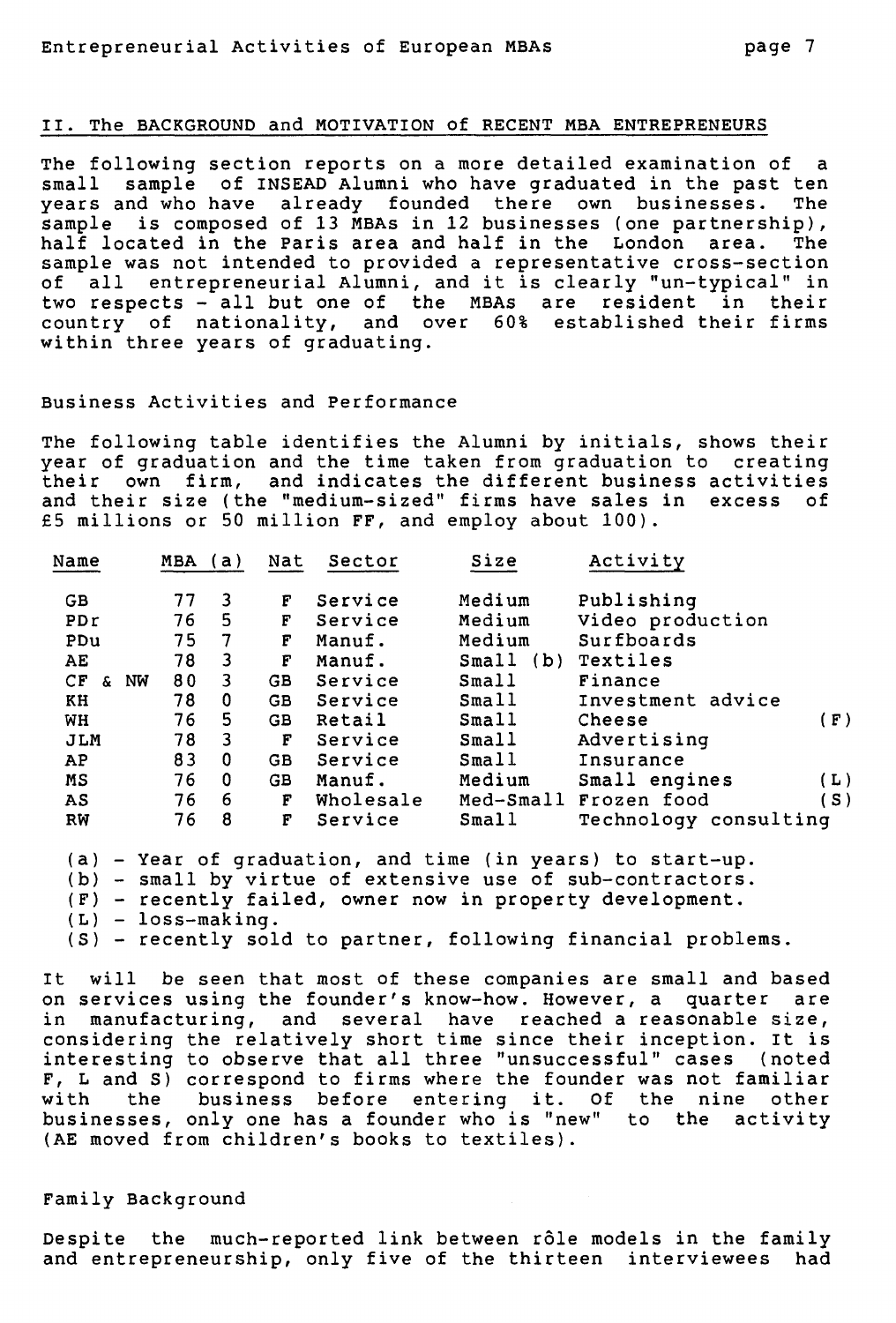entrepreneurial families (2 fathers, 2 grandfathers and one uncle). One other had an "unconventional" father.

"My grandfather was an entrepreneur, and had his own public works contracting business; I can still remember the fun of going with him on his trucks, back in 1955, and the feeling that he had about his company. Although my father elected not to continue with the business, he was always a man who did things for himself." (AS)

"My parents were both mathematics teachers and had very little money, but my uncle made lots of money from his furniture business. That was my initial motive for going into business, since it gave me the impression that it was very easy to make money for yourself." (GB)

On the other hand, in five of the seven cases of non-entrepreneurial origins, the parental background was mentioned specifically as being very conventional. In these cases, entrepreneurship appeared to be a clear reaction against the heavy conventionality of childhood.

"My family always emphasized the benefits of working for a large company which took care of its employees. My father was a banker and often spoke of the importance of a good position with a large firm. Someone who ran his own business probably did so because he had no choice, because he did not fit into the class norms expected in certain organizations." (PDr)

Finally, there was some evidence of a link between being the eldest son and undertaking an entrepreneurial career, though this<br>can also be a "reaction" effect as much as the advantage of can also be a "reaction" effect as much as the advantage primogeniture.

"I was the eldest son, but my parents always considered my younger brother to be better at school than I was. I wanted to prove something to them and so I worked very hard to get into a good University." (GB)

#### Partnership

Somewhat surprisingly, considering the apparent tendency (noted in Section I) for MBA entrepreneurs to be heavily independence oriented, the vast majority of the cases (10 businesses out of 12) involved partnerships. Of these, five were close operating partnerships - one between two MBAs who had been through INSEAD together. In many cases the central idea for the company came to them as part of a "package", including a friend or someone that they trusted. There also seemed to be a clear division of labour between the partners.

"Nigel is a good complement to me; he is incredibly thorough, goes into a lot of the detail, checks everything, and generally works much harder than I do. I am more in a merchant banking rôle, doing the deals and arranging finance. I was in business for a year before Nigel joined me and the worst thing about that was wondering all the time, "Am I actually working hard enough?". With Nigel around, its much easier to see that we are making progress."  $(CF)$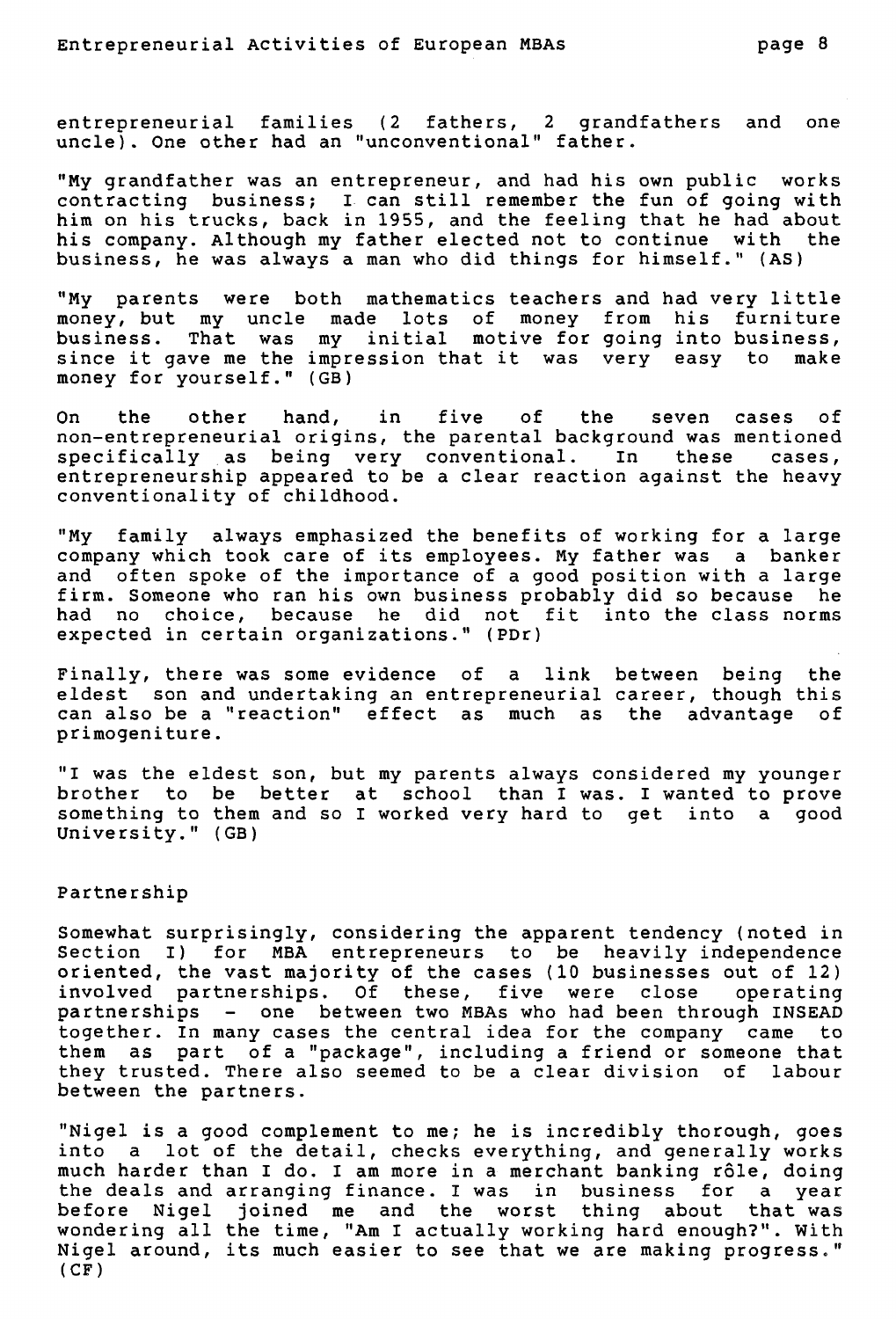"Pierre has played, and continues to play, an essential rôle in the success of my business; I know that I can test my ideas on him, and he cheers me up when I get down." (PDu)

Partnerships are renowned for being difficult to maintain, and four cases of breakdown were reported, a 40% failure rate in about five years. In two of these cases, the breakdown was cited as one of the main causes of business failure. However, the MBAs seemed optimistic about establishing future partnerships.

"One of the major questions about starting your own business is, should you have associates? I think that, on balance, I would take them on again, despite the problems that I have had. The situation is analagous to being married. It is very important to work out your mutual expectations at the start." (AS)

"I have had two partnerships, of which one has failed. This latter project started after a chance meeting with an old acquaintance. He suggested a business opportunity and I put up all the capital. He turned out to be very unreliable and I had to pay him to leave the company, because he was killing it. It is important to have a partner you can trust implicitly. this has become my golden rule." (WH)

#### Opportunism

The great majority (11 out of 13) of these entrepreneurs are also participating in other ventures "on the side". They do not see themselves as being in any particular business, but as being deal-makers operating around a core activity. They underlined the importance of keeping options open and preserving contacts with people outside the principal business area.

"I have taken on some new ventures, including 50% of a music company and a small investment in television. I have received many proposals, and it is difficult to say no to people; but I am not reinvesting everything." (GB)

"I am always interested in a new venture. For example, a friend<br>has an idea for a new type of forest fire detector which we mav an idea for a new type of forest fire detector which we may try to sell to the Government." (PDr)

#### Personality - Control and Independence

Most of the interviewees would be considered "strong personalities" and many admitted having had difficulties in fitting into established large organizations. Amongst problems cited were slowness of promotions, politics, inability to get on with superiors and battles over money. Several admitted to being "difficult to get on with" and to having idiosyncrasies which made it hard for them to fit into the normal structure of work.

"A lot of people at INSEAD had said that I might not be diplomatic enough to work for a big company. In most big companies I could not choose the clothes I want, choose the car I like to drive and I certainly could not being my dog to the office. I would never be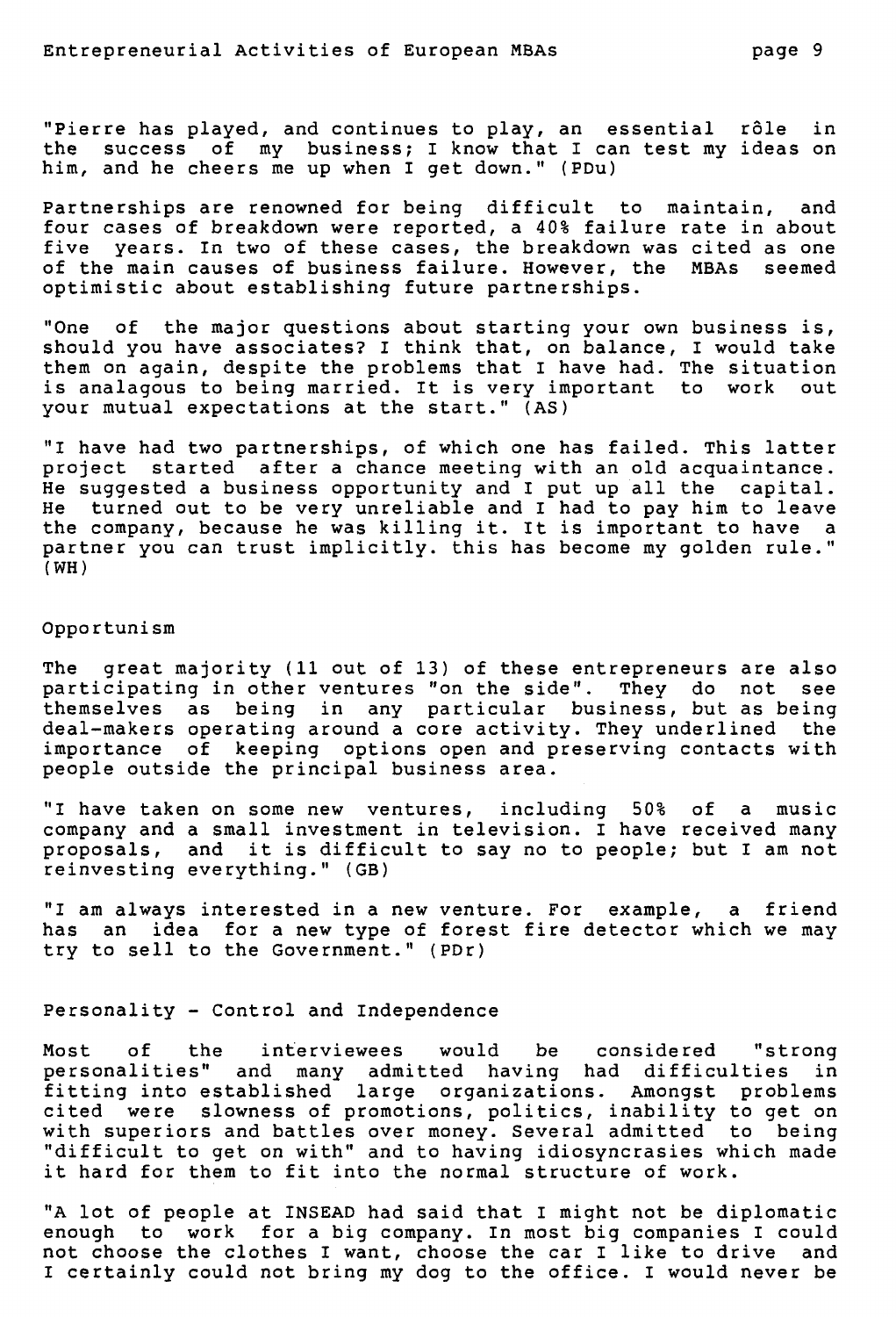accepted because the firm would view me as anti-social." (JLM)

Many of the interviewees were uncomfortable with the political processes that govern large organizations and disliked the ambiguities and the delays. They preferred the "straight forward" challenges of the market place.

"At the age of 36, I asked myself: "What am I doing with my life? In 10 years, I shall be a general manager and, when I look at my<br>general manager, I don't want to end up like him!" The general manager, I don't want to end up like nationalisation of the company meant that my job had become highly political and I was spending 70% of my time solving artificiai problems." (AS)

"Working at (my previous job), I found out that I had many difficulties in supporting structure, especially in being under the control of a boss. To succeed, you need not only to work hard, but also to be able to do diplomacy. I also thought the people under me were not very good. So, when I started my own company, it was not really for money, because I was already very well paid, and I didn't make anything from the business for the first two years, but more because of the structure problem." (GB)

"When I was working for a big company, I found that the slow process of waiting to take somebody else's place was very wearing." (AE)

There were also battles over money. In two cases, this was directly responsible for the break. In both cases, the interviewee had taken over a loss-making or small operation and had built it rapidly to a situation of healthy profitability. The owners then started to take a much Gloser interest in the venture and disputes ensued.

"The organization was a real mess when I arrived and it took me several months to get everything under control. The fund did very well under my direction, perhaps too well. The relationship between myself and the Board began to go sour after about a year. They thought I had too much personal control over the fund. When I returned from a business trip I found a letter of dismissal on my desk. Considering what I had done for that company, I was furious. I threatened to sue and they settled out of court. From that point on, I vowed never to work for anyone else again." (WH)

Some of the interviewees completed a test of "locus of control" and showed a strong internai locus of control. This expresses itself in a strong need to control their environment, with an inability to accept a boss and, once in their own business, with an inability to let go of the business or to trust their subordinates. Often this difficulty comes out in a sense of bitterness about mistakes that have been made in trusting people.

"You need lots of precision to run a business. I have learned by mistakes that it's important to go into the smallest details of things even at my level. Some of my biggest mistakes have been in trusting people, and I have lost 1 or 2 years in terms of product development. Is there a science of hiring people? I don't know." (PDu)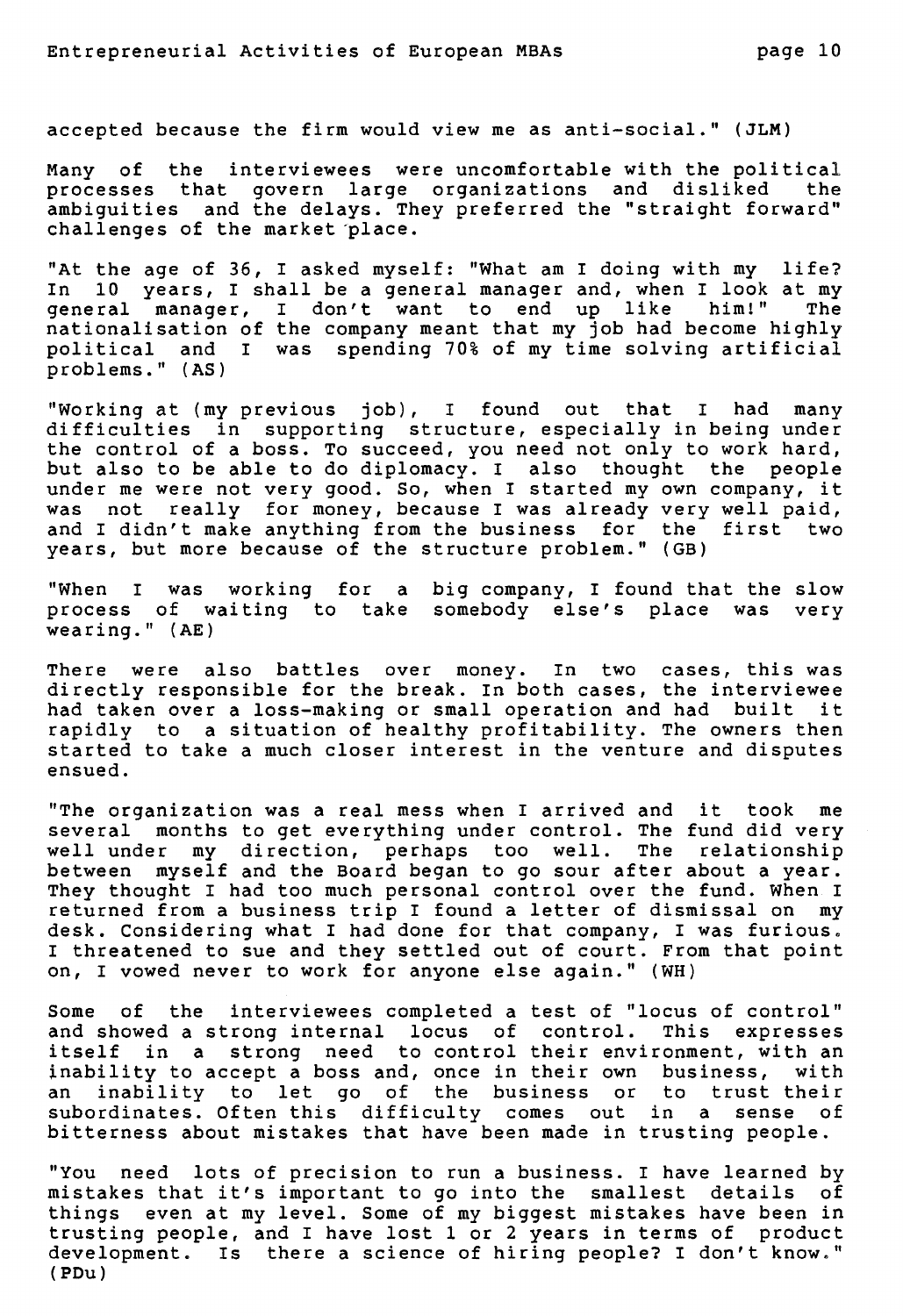"Finding the right people has always been a big challenge for me. I don't think that I have a very good character and I feel that employees have to learn to adapt to the way I do business and the environment I want to have in the office. I never worry about letting someone go, because it is very important to be able to trust your employees ail the time." (JLM)

This desire for control may run counter to the requirements of growth. Starting any new business requires a close attention to detail, and later on the entrepreneur needs to relinquish direct control of the details if he is to allow growth. In some cases, the interviewees had set clear limits to growth in order to maintain control.

"I have a fair number of people working for me, but I need to control them. It's not good to leave people alone and, as I grow, I have to accept that my profit margins will fall, since I can't be everywhere at once. I think that four magazines are enough; the more people you have, the more you have to fire." (GB)

"I like to have complete control of the day to day operations of the firm and I check all material thoroughly. For these reasons, I do not foresee much growth beyond the 7 or 8 people that I currently employ. I like to bring in relatively inexperienced people and have them learn the business my way. I want to retain overall control and with a small-sized firm I know that I can." (JLM)

#### **Money**

Money did not appear to be a main motivating force. Only one interviewee (the oldest) mentioned it as being a decisive factor. Some felt that the prospects of a capital gain were more attractive than that of a steady salary, but this seemed to be more related to the control issue (a desire for the entrepreneur to control the fruits of his efforts, rather than see them allocated arbitrarily elsewhere).

"The profits we were making were going to cover losses in other areas of the group." (AP)

Many of the interviewees were already acting as "intrapreneurs" in their previous organizations and their logic appeared to be: "since we are busting a gut anyway and taking the responsibilty, why not do it for ourselves and reap the rewards as well?" The desire to be "entrepreneurial" appears anterior to the desire to make money.

"When I was working for (my previous employer), I realised that I was dedicating myself totally to the business, but I wasn't always getting the full return. I thought that, since I was having the headaches anyway, I might as well have the benefits too. I do expect material returns, but it is not an obsession with me. Money makes life easier, but I don't push profits to the limit. Some people always express success in terms of percentages, but I concentrate on building good relationships." (AE)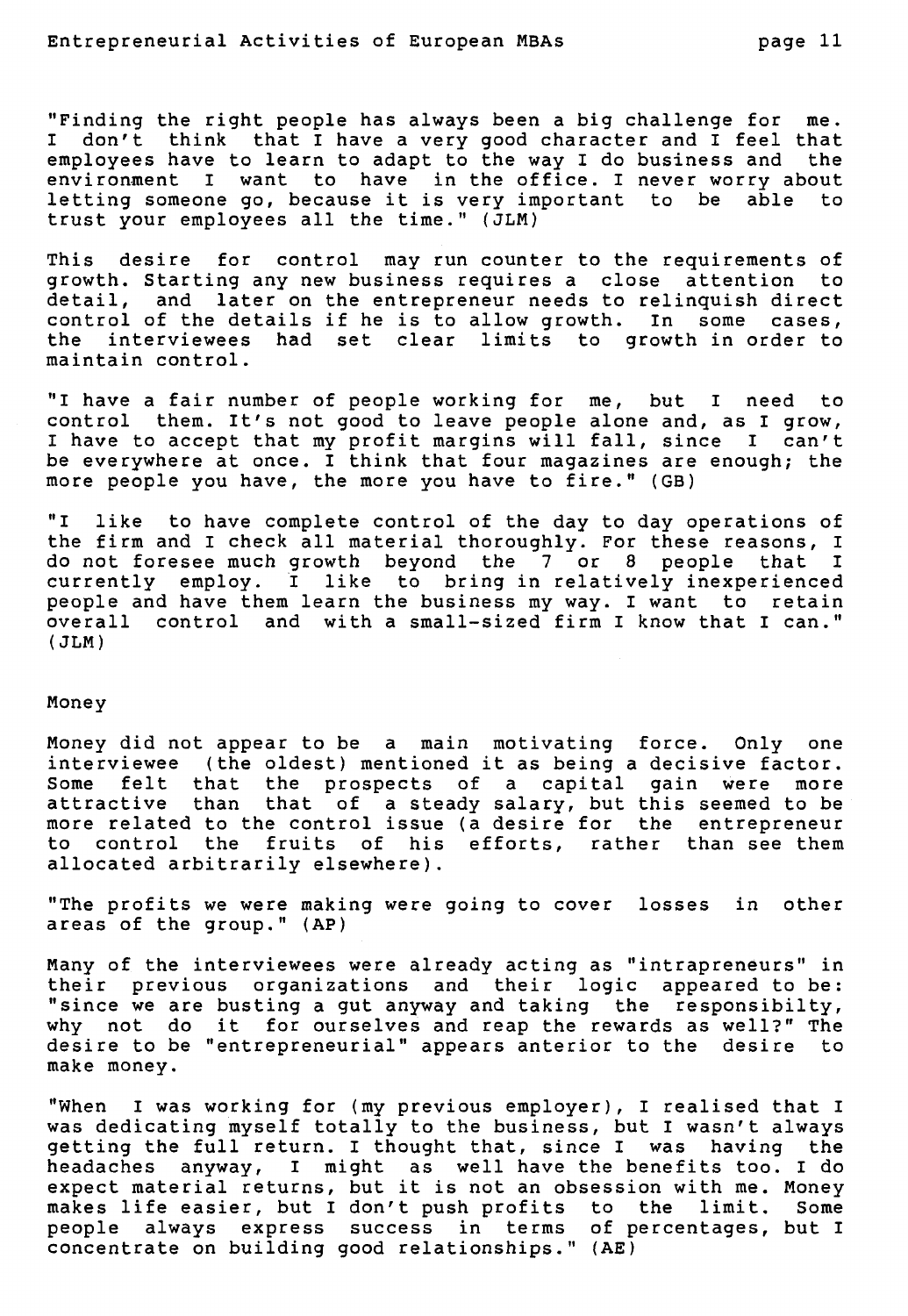many of them took the view that the way to earn lots of money is to work for a large company, rather than being in your own business.

"I understand that people in the City are now paid huge amounts for doing what I was doing, but I like business and I think it was very good for me to come here. Although money is important as a way of showing success, and we have always paid ourselves reasonable salaries, I'm not too concerned about the money side of things." (MS)

Clearly, non-monetary rewards were very important, such as building something tangible, having fun, being respected by customers, etc.

"In essence, I think that I like running my own thing because I "like" difficulties, or at least I accept them as being part of my way of life. I also have a strong need to create and develop things." (PDu)

"It was great fun talking to merchant banks and moving machines around. My degree was in History, so it was interesting to learn how machines worked." (MS)

Attitudes towards Risk-taking

In almost every case, they had prepared very detailed business plans (probably due to their formal training) and were very aware of the need for detailed market forecasts. Although, objectively speaking, they may be facing higher risks than in salaried employment, their perception was one of facing more acceptable risks. They seem to feel that they can control the risks of the market place through careful planning, whereas the risks associated with being at the mercy of someone else's arbitrary judgement are much more difficult to cope with.

"Ultimately, starting your own thing is less risky than being employed, because you have control of your own destiny; you don't have to get on with your boss." (NW)

Few of them had staked everything on the business. They had been able to arrange financing without guarantees, perhaps because their formal business training and qualifications gave them above-average credibility with the financial institutions.

"We have been close to bankruptcy a couple of times. The biggest burden is the possibility of disappointing those who have trusted you. But I have never been one to put everything on the line. I know some people who engaged their house and their mother's house,<br>but I think that that would interfere with one's commercial think that that would interfere with one's commercial decision-making." (PDu)

On the financial down-side, many of them felt that they had little to lose.

"I did not have many responsibilities, just my dog and my horse, so there was really nothing to lose." (JLM)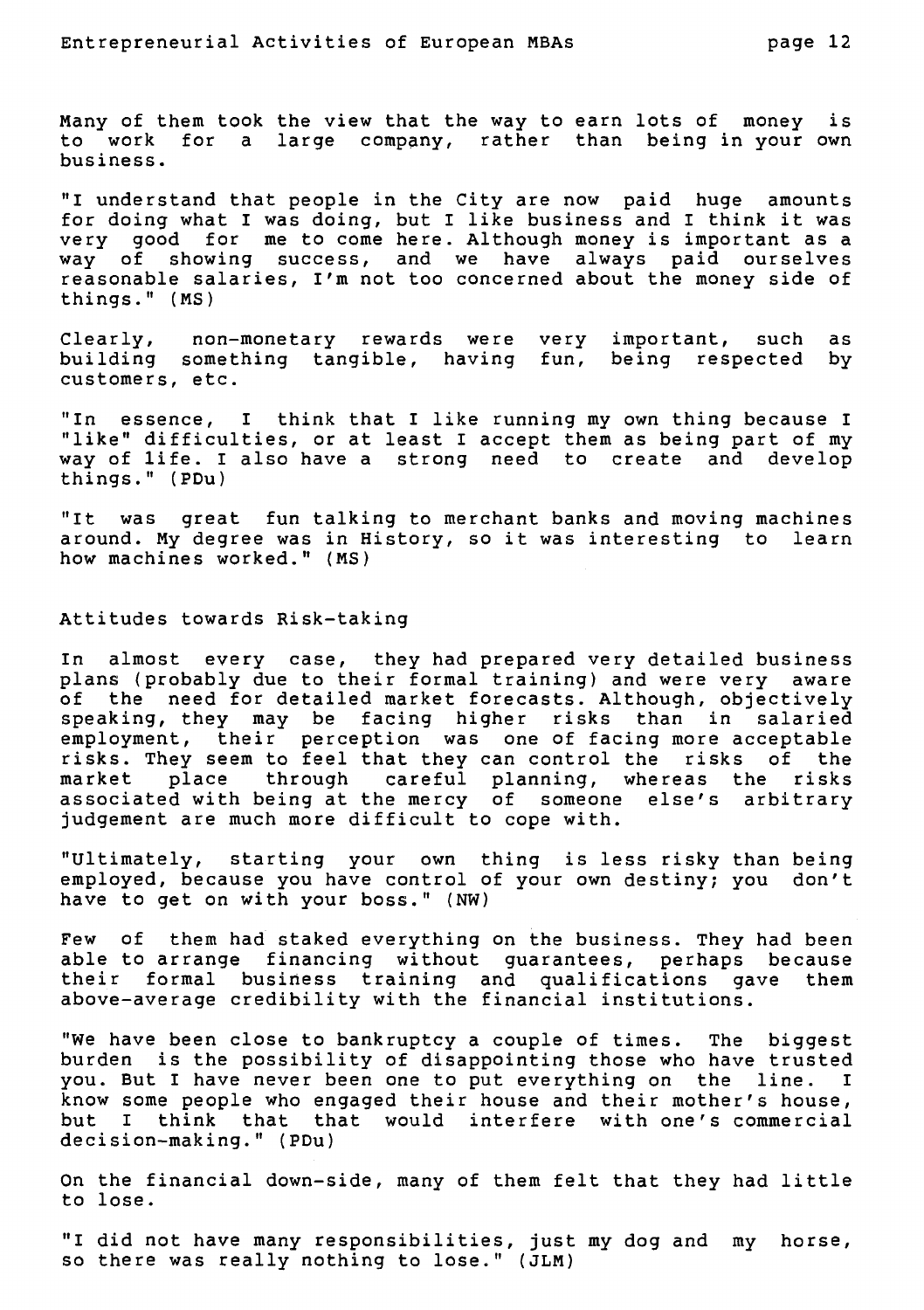"I've never had much money, and therefore I've never had the sense of giving it up." (MS)

On the other hand, they did have a real sense of risking their credibility and careers.

"The biggest risk was simply the risk of failure itself. I would have been out of the market place for a few years and been branded by the business community as not only a failure but as someone who can't work with others." (CF)

#### Lifestyle

In only one case was lifestyle important (the desire to have a more flexible work situation in order to enjoy non-work activities).

"I don't want to work too bard and I want to have time to buy more art and to enjoy my collection." (WH)

One interviewee mentioned that the drop in his standard of living and the constraints his business placed on his family life were major factors in his decision to sell out to his partner. In general, the attitude was that one had to make sacrifices in order to run one's business.

# Impact of the INSEAD MBA Programme

Interestingly, the greatest benefits cited are in the "people" area - through the Organisation Behaviour course and the wide network of personal contacts among Alumni. Technical management skills appear through the fact that interviewees gained confidence in their management abilities and gained credibility in the eyes of financiers and the business environment. The Small Business and Creating Your Own Business courses (not regularly offered during the period 1975 to 1980) received mixed reviews - useful to some,<br>criticised for operating "in vacuo" by others. Several criticised for operating "in vacuo" by others. interviewees did not consider the course, since they were not envisaging their own businesses.

"When I applied, I wanted the chance to think about the future and to change perspective for some time. At INSEAD, I found lots of people to talk to about business in general and entrepreneurialism in particular. As an entrepreneur, I am glad that I have the background that INSEAD gave me in many different areas. It it much easier to deal with other MBAs in a business situation,<br>allows me to see throught the bull-shit and ask the right allows me to see throught the bull-shit and ask the question. It also provides a wonderful network." (KH)

"A real entrepreneur doesn't need to go to business school. He'll just go out and make money. However, I suppose that one learns a lot about dealing with business people in O.B. and it is important to be confident on the finance and marketing sides, especially if they are not your forte." (WH)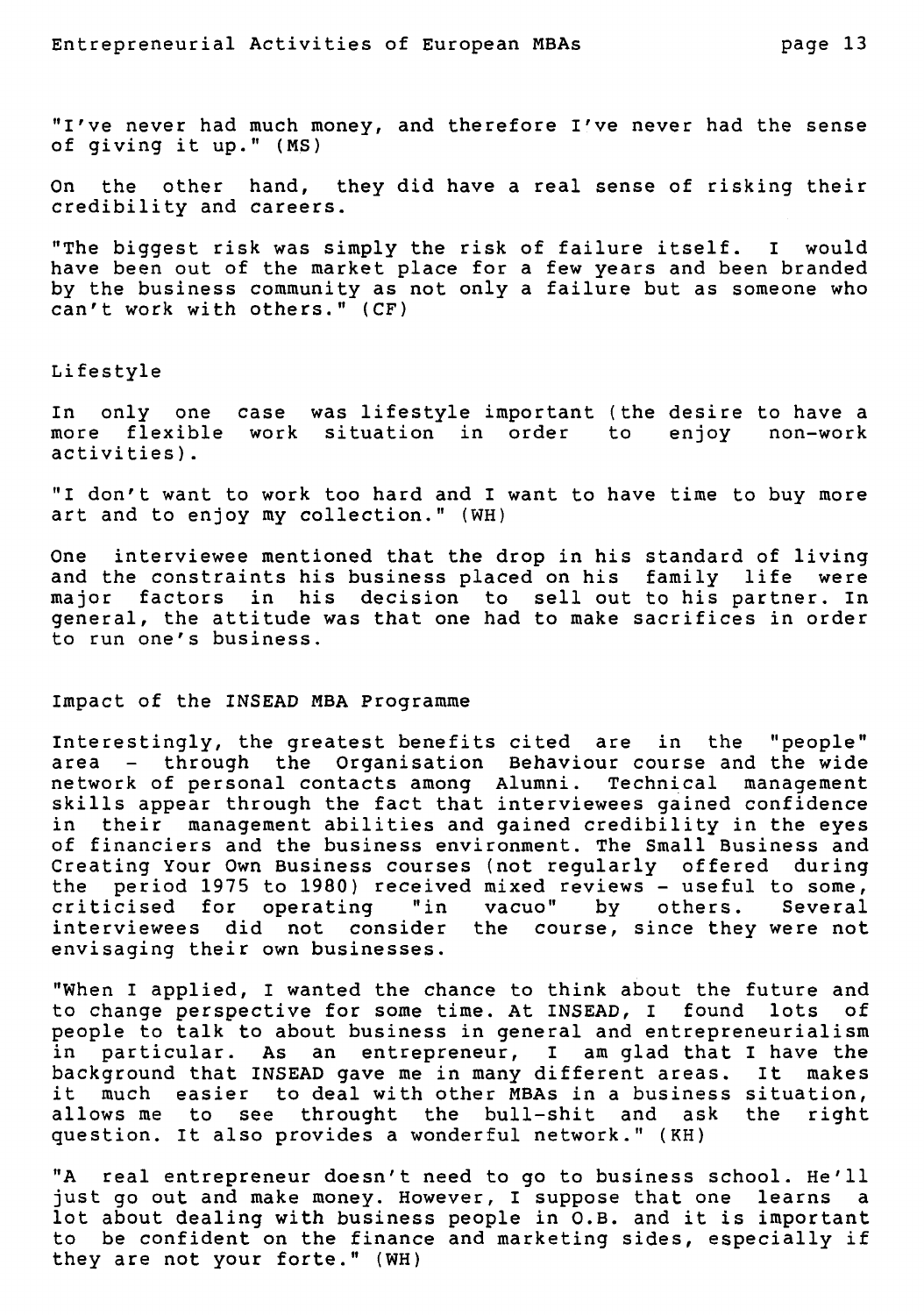#### CONCLUSIONS

Given the limited scope of this study, it is only possible to draw some tentative conclusions about recent MBA entrepreneurs.

- There is no clear evidence of a link between the family background and entrepreneurship. In a significant minority of cases, the subject appears to be deliberately rejecting conventional family background in starting his own business.
- Partnership emerged as a very strong force, which is somewhat<br>surprising in view of the equally strong emphasis on surprising in view of the equally strong emphasis independence and control. It may be that these partnerships are still too recent to see the long-term balance with the drives for independence and control. It is also possible that the technical nature of many of the businesses required know-how and support from other parties.
- The interviewees generally conform to the extraverted "entrepreneur as innovator", with their emphasis on opportunism, using networks and deal-making, rather than the introverted "entrepreneur as craftsman" model.
- The desire for independence and control over the environment appear as the main motivating factors. There is a high degree of agreement between the interviewees that this is the central reason for their entrepreneurship. These factors have made it difficult for many to work in larger organisations, and also have lead some to set limits on the growth of their own companies.
- The interviews show that money is not really a major motivating factor in itself. Money seems to have a symbolic value, denoting success. It is likely that most of them are too busy to have<br>time to spend it in any case. Non-monetary rewards, such as spend it in any case. Non-monetary rewards, such as<br>on, fun and personal relationships, appear more satisfaction, fun and personal relationships, appear potent.
- In terms of risk, the picture is one of calculated risk-taking rather than impulsiveness. The strong need to prove something to themselves and to the world in general, and to control their own future, precludes the taking of rash decisions.
- The benefits of the INSEAD Programme to these entrepreneurs appear more in terms of "people skills" than in improved<br>management techniques. This reinforces the view of the management techniques. This reinforces the view<br>importance of "entrepreneurial know-who" over "entrep: of "entrepreneurial know-who" over "entrepreneurial know-how".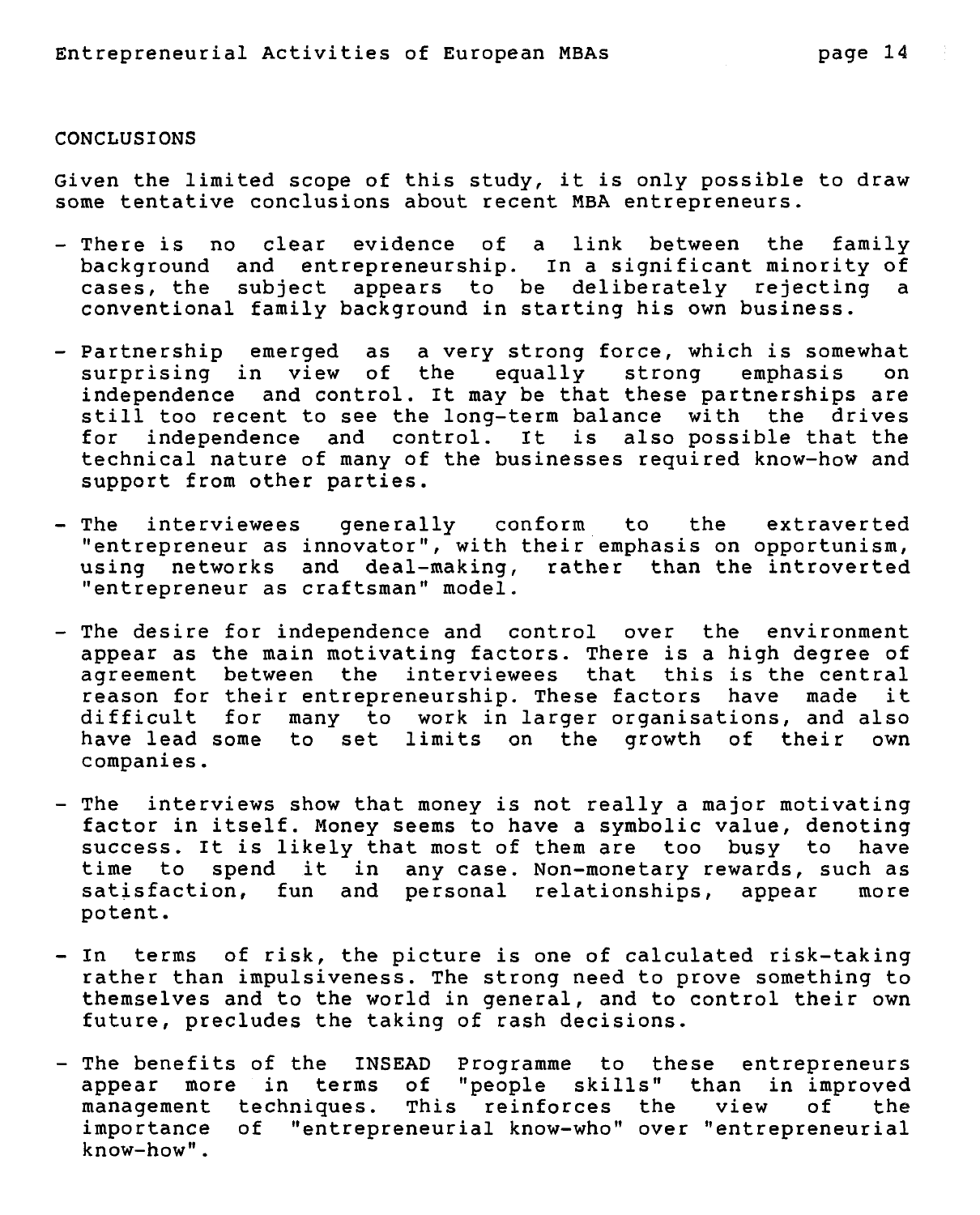#### **III. The CAREER PATTERN after 20 YEARS**

**The present study updates two earlier examinations of the career paths of INSEAD MBAs graduating in the mid-60s. Jean-Claude Willig (1970) studied the career aspirations of a large sample of about 800 MBAs in Europe (60% were INSEAD graduates, and 40% were American MBAs). In the context of the present study, his most interesting finding concerned the graduates' views of their employment patterns after 5, 10 and 15 years.** 

**"What sort of company do you plan to work in ?"** 

|                       | Now    |                   | in 5 years in 10 years in 15 years |                 |
|-----------------------|--------|-------------------|------------------------------------|-----------------|
| - In a large company  | 39%    | 26%               | 23%                                | 22 <sub>8</sub> |
| - In a small or       |        |                   |                                    |                 |
| medium-sized firm     | 43%    | 42%               | 25%                                | $17\%$          |
| - In your own company | $12\%$ | $26$ <sup>8</sup> | 43%                                | 44%             |
| - In a non-profit     |        |                   |                                    |                 |
| organization          | 6%     | 6%                | 98                                 | $17\%$          |
|                       | 100%   | 100%              | 100%                               | 100%            |

**Bearing in mind that "Small was hardly Beautiful" (this study was contemporary with the Bolton Report on Small Business in Britain), it is surprising that such a large proportion of MBAs were already expressing the intention of running their own business by the time they were about 40. It also effectively answers the somewhat cynical view that the move to small firms only follows failure in large firms. Unfortunately, the original replies were not stored (and were probably anonymous), so it is not possible to relate intentions and practice at the individual level.** 

**Five years ago, one of the present authors (Vickery, 1982) examined the entrepreneurial activities of a 20% random sample of MBAs graduating from INSEAD in 1965, 1966 and 1967 (i.e. roughly 15 years after graduation). The main findings of this study were:** 

- **A quarter of the MBAs had created their own businesses. Half of all the MBAs had been involved in a creation, personal acquisition or owner-management situation at some time since graduation. Over a third were active owner-managers or self-employed at the time of the study.**
- **Among the 21% of MBAs with a family business background, one third were running the family firm, one third had left to set up their own business and the remaining third had left for a salaried job.**
- **There was no particular correlation between Age, Educational Background or Nationality and Entrepreneurship, except that German MBAs were particularly unlikely to establish their own firm. There was a marked correlation between international mobility and entrepreneurship - 38% of the MBAs living outside their country of nationality (nearly one third of the total) had set up their own firm, compared with 21% of those who resided in their "home" country.**
- **A curious finding was the relationship between Age at Graduation and Entrepreneurship. MBAs who graduated at 25 or younger were more likely to set up their own firm (52%) than those who**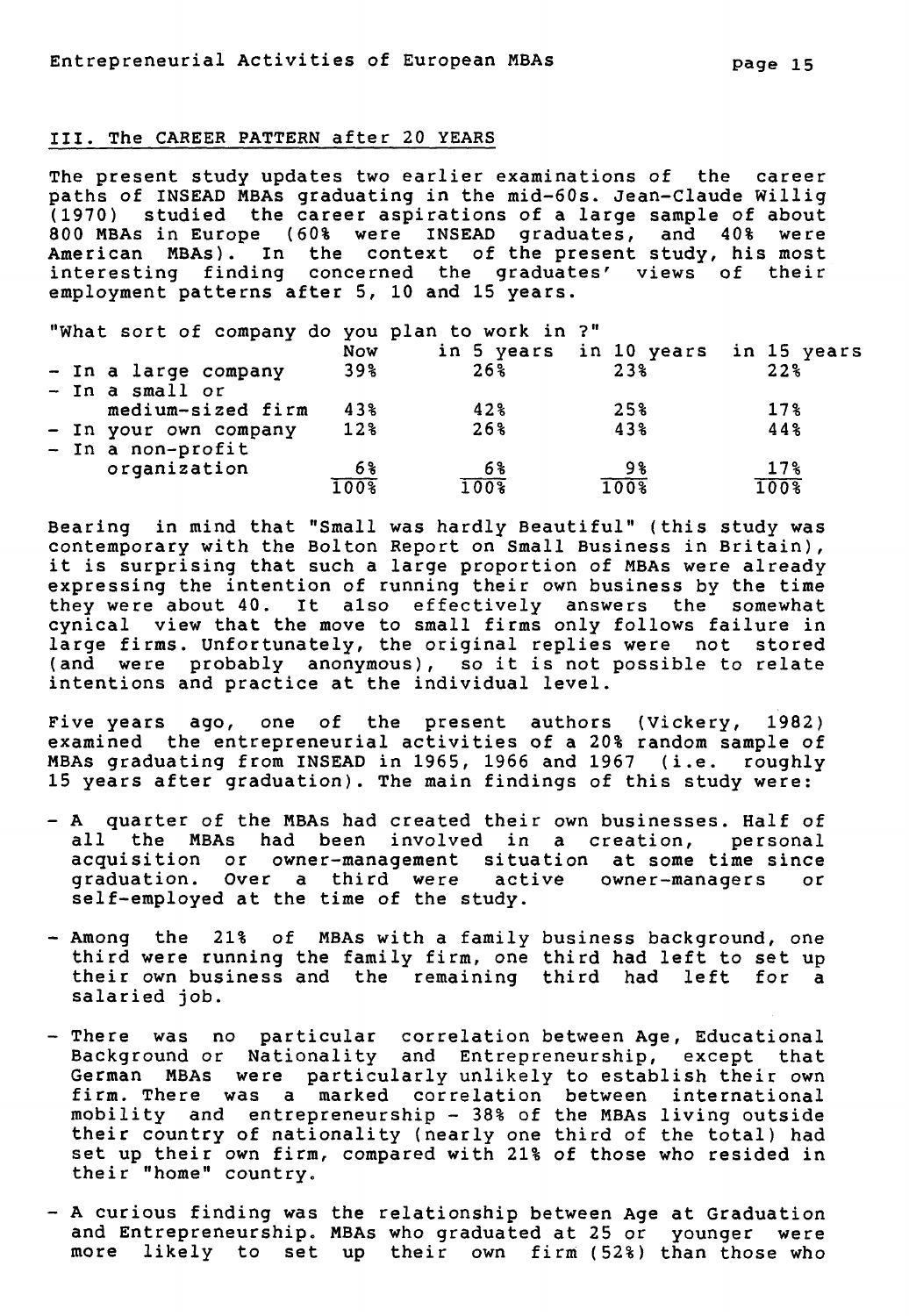**graduated later (15%). They also set up their businesses more rapidly after graduation (2 to 13 years, average 6.8 years) and cited idealistic reasons (creativity, independence), compared with 6 to 14 years (average 11.8 years) and materialistic motivations (building up capital, family illness).** 

**- Virtually all the new businesses were in the tertiary sector, and many corresponded to self-employment (consultancy, brokerage, etc.). The manufacturing businesses were mainly inherited family firms.** 

**The recent Twentieth Anniversary of the 1966 graduates provided an opportunity to update the information through the Anniversary Year-Book. Half of the Class responded to a personal questionnaire and provided a curriculum vitae.** 

**The questionnaire showed that the moue towards owner-managership had continued during the past five years:** 

**- 12% run the firm they created and employ more than 5 staff; - 16% are self-employed or employ 5 staff or less; - 13% run a family business; (44% being the wife's family) - 12% own a share of the equity; (25% own 25-50%; 12% own 10-25%; and 63% own under 10%) - 46% are in none of the above cases. (12% of these will "certainly" or "probably" create or buy their own company; and 32% "may" do so)**   $(N = 67)$ 

**Type of Business Activity** 

**Since the purpose of the questionnaire was to gather personal information, only very limited data is available on the companies concerned.** 

**Most of the MBA-founded companies are in the tertiary sector, but a third are in manufacturing. Employment levels are split evenly between the 6-25 category and 26-200 employees. The self-employed and small independents are virtually all in the consulting or financial services field, except for two in the retail business. The family businesses are significantly larger, with a third employing over 1,000, and the majority being in manufacturing.** 

**As regards the timing of start-up, the first off the mark were the MBAs moving into family businesses - which they joined within a couple of years of graduation (maximum 6 years). The companies with more than 5 staff were (with one exception) established in the 1970s, when the MBAs had had about ten years of post-INSEAD experience. Self-employment and the smaller firms appear more recently - 60% of them dating from 1982 onwards.**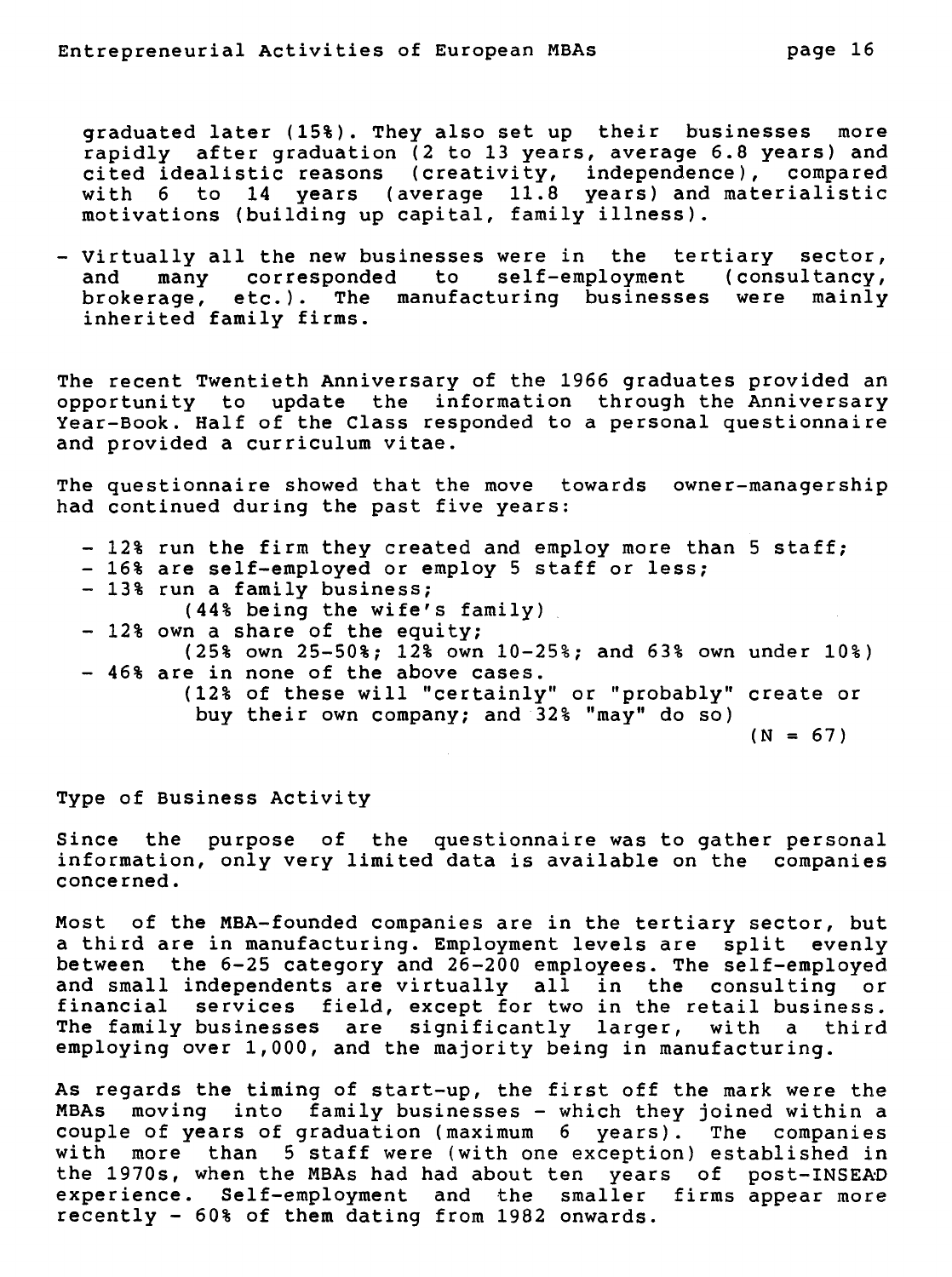**In the following analysis, it is useful to compare the replies of the different categories of MBAs, even if the sample sizes are**  insufficient for the differences to be more than indicative. **following categories have been used:** 

| - C (Creator)   | = Founders of firms employing more than 5 staff.<br>- I (Independent) = Self-employed or employing 5 staff or less. |
|-----------------|---------------------------------------------------------------------------------------------------------------------|
| $-$ F (Family)  | = Managers of family businesses.                                                                                    |
| - S (Share)     | = Those with equity stakes.                                                                                         |
| - P (Potential) | $=$ Those who "may" start their own firm.                                                                           |
| - E (Executive) | $=$ All other cases.                                                                                                |

**International Mobility** 

**The MBAs live up to INSEAD's international reputation, with over a third living outside their "home" country and a quarter having a "foreign" wife. The finding of the previous study about the relationship between international mobility and entrepreneurship seems to be confirmed, as may be seen from the following table:** 

|                     | $C \& I$ | F               | S, P & E |
|---------------------|----------|-----------------|----------|
| - Residing "abroad" | 53%      | 11 <sup>8</sup> | 36%      |
| - "Foreign" wife    | 37%      | 22%             | 238      |
|                     | (N=19)   | $(N=9)$         | $(N=39)$ |

**Professional Satisfaction** 

**A number of the questions addressed various measures of job satisfaction. Although most of the MBAs seemed very satisfied, there were some clear differences between the categories.** 

**C I F S P E - Job Satisfaction (on a scale of 1 to 4 = "very satisfied") 3.7 3.6 3.4 3.7 3.1 3.7 - Salary Level (on a scale of 1 to 5 = "very well paid") 4.6 3.8 4.1 3.8 3.4 3.9 - Average Working Week (in hours) 49 58 52 59 54 52 - Wife's perception of workload (from 1 to 4 = "works too much") 3.3 3.5 2.8 3.0 3.3 3.2 - Desirable changes in professional life (1): - more free time \*\* \*\*\* \* \*\*\* \*\* \*\*\* 69% - more pay \* \*\* 23% - different people \* 18%**  - more security \* \* \* \* \* 17%<br>- different work \* \* \* 12% **- different work \* 12%**   $-$  more power  $\qquad \qquad$   $\qquad$   $\qquad$   $\qquad$   $\qquad$  11%  $\qquad$  11%  $\qquad$  12%  $\qquad$  12%  $-$  more job satisfaction **(N=7) (N=11) (N=9) (N=8) (N=14) (N=16) (N=65) Note 1: multiple answers (up to 3 per respondent) possible. \*\*\* = more than 75% of respondents cited this change; \*\* = 50 to 75% of respondents cited this change; \* = 25 to 50% of respondents cited this change.**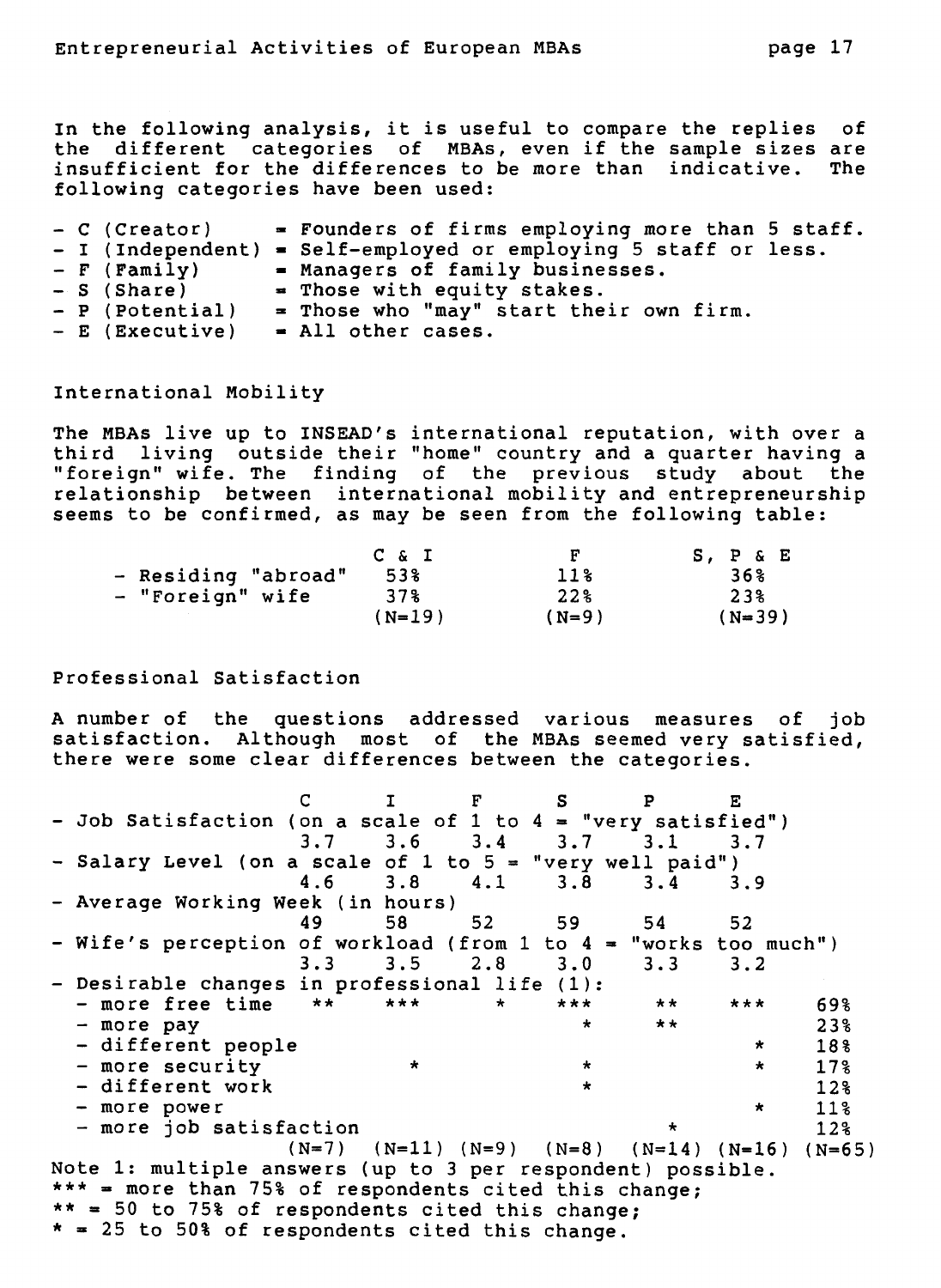**It will be seen that "satisfaction" can be interpreted in a variety of manners. At the overall level, as perceived by each individual, it would appear that differences are minor between the groups, though the Family business owners do not seem to be as satisfied as their fellow-MBAs and the Potential Entrepreneurs are clearly less satisfied.** 

**In terms of salary, the Creators believe they are "very well paid", followed by the Family business owners ahead of most other groups, though the Potential Entrepreneurs believe they are least well paid. They are also the only group to be seriously seeking "more pay". It must be remembered that this question did not address the question of absolute remuneration, but asked whether the MBA felt he was "well paid". Since the phrasing associated pay with potential job mobility, the higher scores of the Creators and the Family businesses may correspond to their lower job mobility.** 

**It is not clear why the longest hours should be worked by those with an equity share, particularly as their wives do not seem to feel that they are working "too much"! It does seem, however, that the Independents work the most, and 90% of them cited "more free time" as a desirable change. It is interesting to see that the wives of the Family business owners had the lowest perception of their husbands' workload, perhaps they were conditioned by the workload of their fathers. The range of working hours was higher among the owner-managers** (C, I & F) **than among the salaried managers (S, P & E) - two-thirds of those reporting working weeks of less than 40 hours were in the former group, as were half of those reporting over 60 hours.** 

**It will be seen that the owner-managers** (C, I & F) **seek distinctly fewer changes in their professional lives. The Creators and the Family business owners seemed very contented with their jobs. The Independents were virtually unanimous in seeking more free time and also were concerned about their job security. The salaried managers are keen to have more free time, but also have a number of other sources of dis-satisfaction. Curiously, a sigificant minority of those with an equity share sought more pay. The Potential Entrepreneurs convey an impression of seeking to change because of frustration.** 

#### **Impact of INSEAD**

**The questionnaire asked about the impact INSEAD had made on the MBAs' professional lives. The main difference between the categories was in the proportion of "Don't knows". For most categories, about a quarter used this reply, but the proportion rose to 44% for the Independents** and fell to zero for the Family business owners. A similar result could be observed in response to a question on whether **the MBAs would** like their children to attend INSEAD (30% replying "Yes, definitely"!) - the Independents **least enthusiastic, while the Creators were the most enthusiastic.**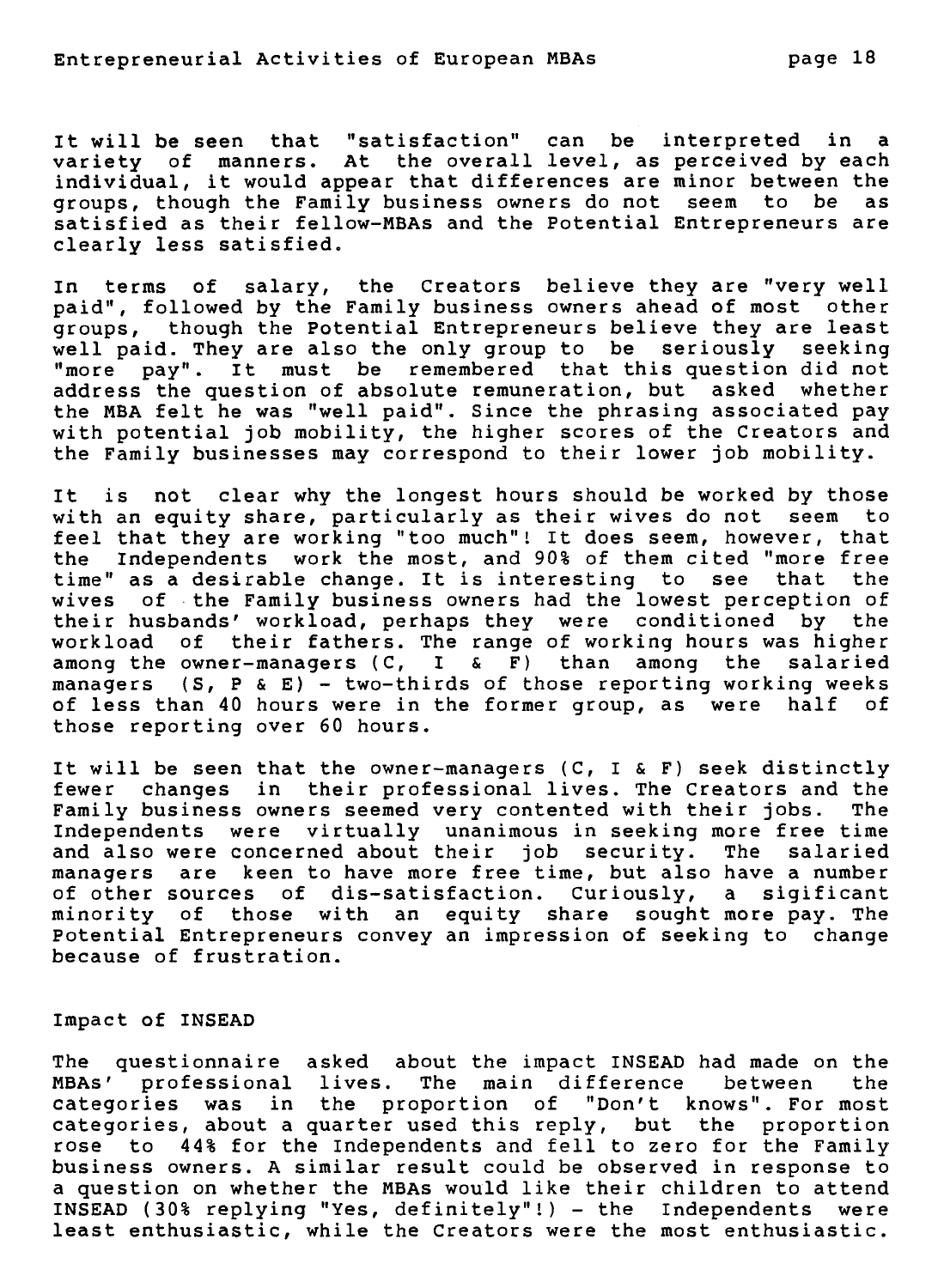#### **Test of the "Age Effect"**

**This study seems to reverse the idea (reported in Vickery, 1982) that Entrepreneurship is more frequent among young MBAs. Of the 8 Creators, only one was 25 or less at graduation, while the proportion of Independents equals the average age distribution (one-third of the respondents were 25 or under at graduation). There was no clear relationship between Age and the timing of start-up.** 

**On the other hand, the Family business owners and the Potentiai Entrepreneurs were significantly younger than average (55% and 60%**  being 25 or younger) - conversely, the Executives were older (only **2 out of 19 being 25 or less).** 

# **CONCLUSIONS**

**This examination of MBAs twenty years after graduation shows a continuing movement towards Entrepreneurship, with two-fifths running their own business and a further sixth owning an equity share.** 

**Comparison of the different categories of MBAs permits the following overall observations:** 

- **Creators appear well-satisfied with their professional lives, seeing themselves as well-paid. While some appear to have contained their work-load, others put in long hours.**
- **Independents appear to be the most over-worked, both to themselves and to their wives. They remain relatively satisfied with their jobs and their remuneration.**
- **Family business owners appear to be the least stressed and to seek the fewest professional changes, while also being well-paid. If they show a littie uncertainty about their satisfaction, they firmly believe in the positive impact of INSEAD.**
- **Executives, whether with an Equity stake or not, declare satisfaction with their jobs and their pay, but would like a number of changes to their professional lives - especially more free time, but also greater security.**
- **Those Executives who still consider branching out on their own show clear signs of dis-satisfaction, both with their jobs and their pay. They appear to be** drawn from the younger **MBAs.**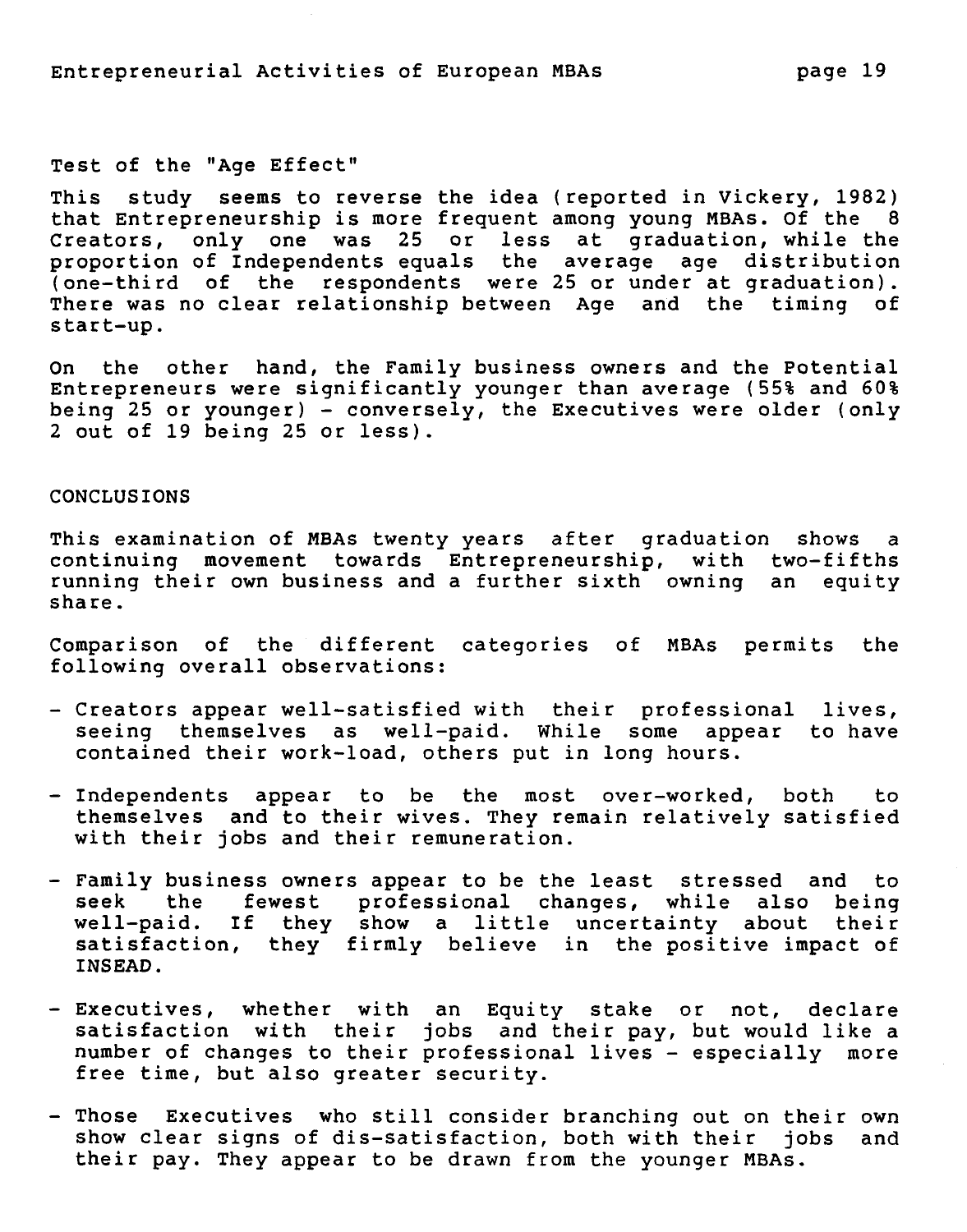#### **OVERALL CONCLUSIONS**

**This paper set out to present three different views of MBAs and to contribute to a better understanding of the career paths of those who opt for owner-managership or self-employment. The differing approaches adopted in the three studies preclude direct comparison. In any case, the MBAs concerned are of three differing "generations", graduating in very different economic climates, and are viewed at very different stages in their careers.** 

**Beyond the conclusions of the individual studies, it would appear that the more recent MBAs start, and intend to start, their companies more rapidly after graduation. The drive to do this is not purely the changed economic environment but also an explicit desire for independence. On the basis of the sizes of the companies examined in the second and third studies, it also seems that the more recent MBAs are able to build larger firms (and more rapidly) than their predecessors.** 

**There remain two implicit questions for the teaching of Entrepreneurship. Firstly, should Entrepreneurship courses within the MBA curriculum be designed for the general requirements of "MBA entrepreneurs", or should they be targetted to the type of MBA participants examined in the first study? Secondly, how best should we serve those MBA participants who have only a limited interest in Entrepreneurship during the MBA programme, but who choose to start or to acquire their own business later in their career?** 

#### **REFERENCES**

**Inc., 1986, "Main Street, Inc." Inc. magazine, June 1986** 

- **Norburn, D. and Birley, S., 1985, "Who are the High Fliers?" Strategy and Enterprise Working Paper Series No. 86-02, Cranfield School of Management**
- **Scott, M.G., 1986, "Making a Career in Small Business: Some Student Attitudes" Business Graduate Journal, January 1986**
- **Vickery, L., 1982, "Entrepreneurial Activities of INSEAD MBA**  Graduates" Research Working Papers No. 82-14, **Fontainebleau**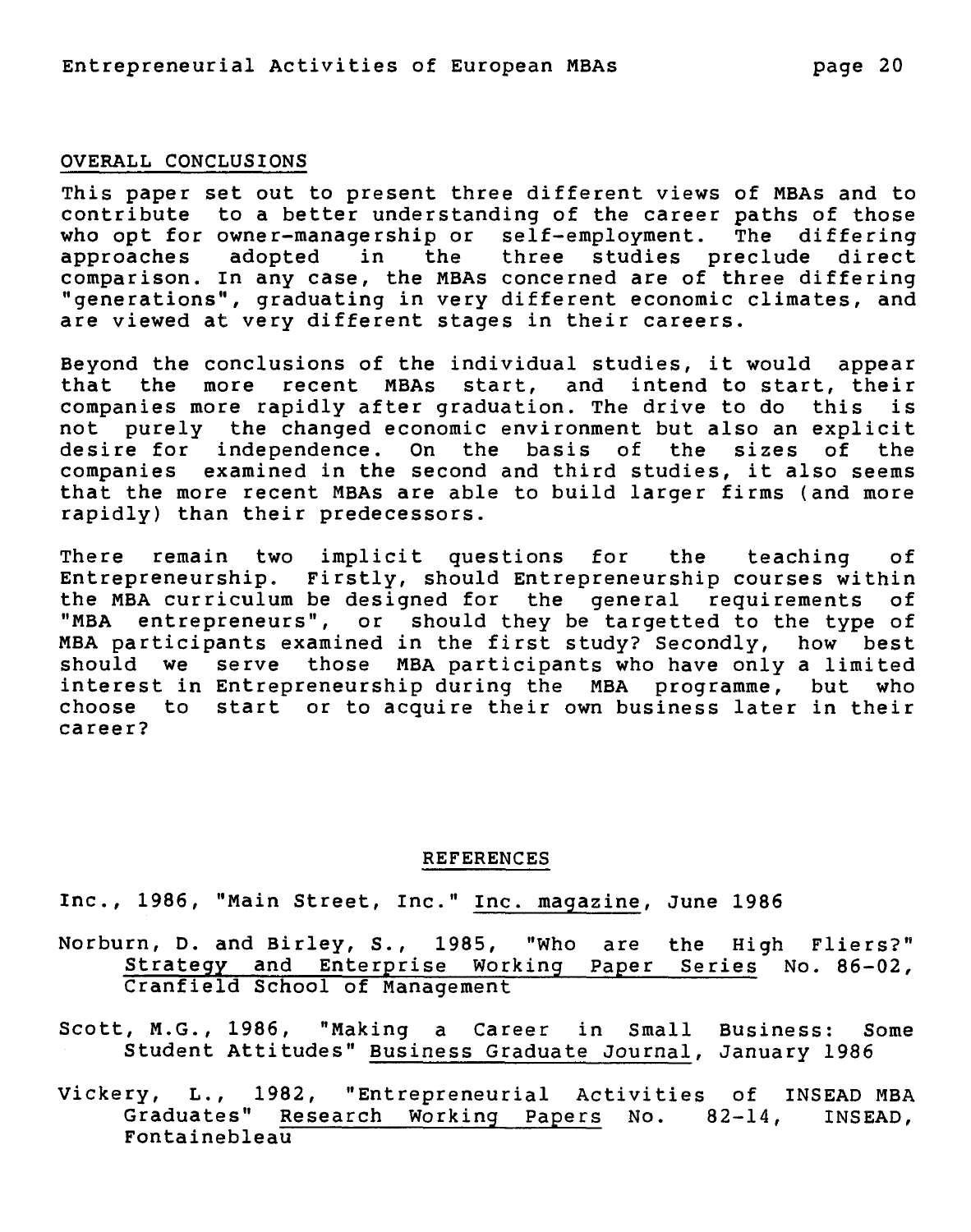| 1984  |                                                                |                                                                                                                               |
|-------|----------------------------------------------------------------|-------------------------------------------------------------------------------------------------------------------------------|
| 84/01 | Arnoud DE MEYER                                                | "A technological life-cycle to the<br>organisational factors determining gatekeeper<br>activities", November 1983.            |
| 84/02 | Jeffrey SACHS and<br>Charles A. WYPLOSZ                        | "La politique budgétaire et le taux de change<br>réel", November 1983.                                                        |
| 84/03 | Jeffrey SACHS and<br>Charles A. WYPLOSZ                        | "Real exchange rate effects of fiscal<br>policy", December 1983.                                                              |
| 84/04 | Gabriel A. HAWAWINI                                            | "European equity markets: a review of the<br>evidence on price behavior and efficiency",<br>February 1984.                    |
| 84/05 | Charles A. WYPLOSZ                                             | "Capital controls and balance of payments<br>crises", February 1984.                                                          |
| 84/06 | Gabriel A. HAWAWINI                                            | "An uncertainty model of the professional<br>partnership", November 1983.                                                     |
| 84/07 | Gabriel A. HAWAWINI                                            | "The geometry of risk aversion",<br>October 1983.                                                                             |
| 84/08 | Gabriel A. HAWAWINI,<br>Pierre MICHEL and<br>Claude J. VIALLET | "Risk, Return and equilibrium of the NYSE:<br>update, robustness of results and extensions"<br>December 1983.                 |
| 84/09 | Gabriel A. HAWAWINI,<br>Claude J. VIALLET<br>and Ashok VORA    | "Industry influence on firm's investment in<br>working capital: theory and evidence",<br>January 1984.                        |
| 84/10 | Gabriel A. HAWAWINI<br>and Pierre A. MICHEL                    | "Impact of the Belgian Financial Reporting<br>Act of 1976 on the systematic risk of common<br>stocks", January 1984.          |
| 84/11 | Jean DERMINE                                                   | "On the measurement of the market value of a<br>bank", April 1984.                                                            |
| 84/12 | Antonio M. BORGES                                              | "Tax reform in Portugal: a general equilibrium<br>analysis of the introduction of a value added<br>tax", December 1984.       |
| 84/13 | Arnoud DE MEYER<br>and Kasra FERDOWS                           | "Integration of information systems in<br>manufacturing", December 1984.                                                      |
| 1985  |                                                                |                                                                                                                               |
| 85/01 | Jean DERMINE                                                   | "The measurement of interest rate risk by<br>financial intermediaries", December 1983,<br><b>Revised December 1984.</b>       |
| 85/02 | Philippe A. NAERT<br>and Els GIJSBRECHTS                       | "Diffusion model for new product introduction<br>in existing markets".                                                        |
| 85/03 | Philippe A. NAERT<br>and Els GIJSBRECHTS                       | "Towards a decision support system for<br>hierarchically allocating marketing resources<br>across and within product groups". |

| 85/04 | Philippe A. NAERT<br>and Marcel WEVERBERGH                                        | "Market share specification, estimation and<br>validation: towards reconciling seemingly<br>divergent views".                                 |
|-------|-----------------------------------------------------------------------------------|-----------------------------------------------------------------------------------------------------------------------------------------------|
| 85/05 | Ahmet AYKAC,<br>Marcel CORSTJENS,<br>David GAUTSCHI<br>and Ira HOROWITZ           | "Estimation uncertainty and optimal<br>advertising decisions",<br>Second draft, April 1985.                                                   |
| 85/06 | Kasra FERDOWS                                                                     | "The shifting paradigms of manufacturing:<br>inventory, quality and now versatility", March<br>1985.                                          |
| 85/07 | Kasra FERDOWS,<br>Jeffrey G. MILLER,<br>Jinchiro NAKANE and<br>Thomas E.VOLLMANN. | "Evolving manufacturing strategies in Europe,<br>Japan and North-America"                                                                     |
| 85/08 | Spyros MAKRIDAKIS<br>and Robert CARBONE                                           | "Forecasting when pattern changes occur<br>beyond the historical data", April 1985.                                                           |
| 85/09 | Spyros MAKRIDAKIS<br>and Robert CARBONE                                           | "Sampling distribution of post-sample<br>forecasting errors", February 1985.                                                                  |
| 85/10 | Jean DERMINE                                                                      | "Portfolio optimization by financial<br>intermediaries in an asset pricing model".                                                            |
| 85/11 | Antonio M. BORGES and<br>Alfredo M. PEREIRA                                       | "Energy demand in Portuguese manufacturing: a<br>two-stage model".                                                                            |
| 85/12 | Arnoud DE MEYER                                                                   | "Defining a manufacturing strategy - a survey<br>of European manufacturers".                                                                  |
| 85/13 | Arnoud DE MEYER                                                                   | "Large European manufacturers and the<br>management of R & D".                                                                                |
| 85/14 | Ahmet AYKAC,<br>Marcel CORSTJENS,<br>David GAUTSCHI and<br>Douglas L. MacLACHLAN  | "The advertising-sales relationship in the<br>U.S. cigarette industry: a comparison of<br>correlational and causality testing<br>approaches". |
| 85/15 | Arnoud DE MEYER and<br>Roland VAN DIERDONCK                                       | "Organizing a technology jump or overcoming<br>the technological hurdle".                                                                     |
| 85/16 | Herwig M. LANGOHR and<br>Antony M. SANTOMERO                                      | "Commercial bank refinancing and economic<br>stability: an analysis of European features".                                                    |
| 85/17 | Manfred F.R. KETS DE<br>VRIES and Danny MILLER                                    | "Personality, culture and organization".                                                                                                      |
| 85/18 | Manfred F.R. KETS<br>DE VRIES                                                     | "The darker side of entrepreneurship".                                                                                                        |
| 85/19 | Manfred F.R. KETS DE<br>VRIES and Dany MILLER                                     | "Narcissism and leadership: an object<br>relations perspective".                                                                              |
| 85/20 | Manfred F.R. KETS DE<br>VRIES and Dany MILLER                                     | "Interpreting organizational texts".                                                                                                          |
|       |                                                                                   |                                                                                                                                               |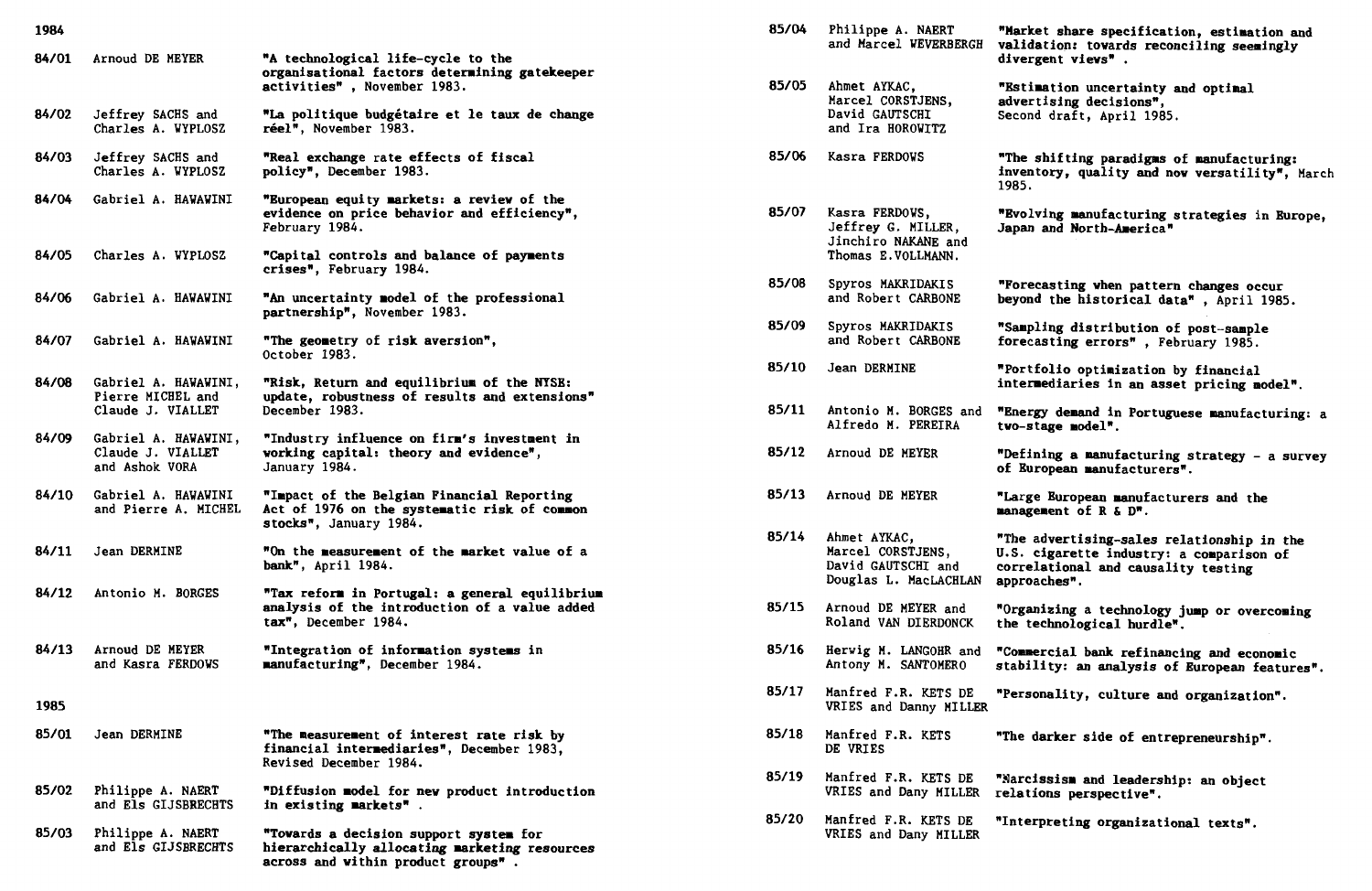| 85/21 | Herwig M. LANGOHR<br>and Claude J. VIALLET                     | "Nationalization, compensation and wealth<br>transfers: France 1981-1982" 1, Final version<br>July 1985.                                                                                                          |
|-------|----------------------------------------------------------------|-------------------------------------------------------------------------------------------------------------------------------------------------------------------------------------------------------------------|
| 85/22 | Herwig M. LANGOHR and<br>B. Espen ECKBO                        | "Takeover premiums, disclosure regulations,<br>and the market for corporate control. A<br>comparative analysis of public tender offers,<br>controlling-block trades and minority buyout in<br>France", July 1985. |
| 85/23 | Manfred F.R. KETS DE<br>VRIES and Dany MILLER                  | "Barriers to adaptation: personal, cultural<br>and organizational perspectives".                                                                                                                                  |
| 85/24 | Spyros MAKRIDAKIS                                              | "The art and science of forecasting: an<br>assessment and future directions".                                                                                                                                     |
| 85/25 | <b>Gabriel HAVAVINI</b>                                        | "Financial innovation and recent developments<br>in the French capital markets", October 1985.                                                                                                                    |
| 85/26 | Karel O. COOL and<br>Dan E. SCHENDEL                           | "Patterns of competition, strategic group<br>formation and the performance case of the US<br>pharmaceutical industry, 1963-1982",<br>October 1985.                                                                |
| 85/27 | Arnoud DE MEYER                                                | "European manufacturing: a comparative study<br>$(1985)$ ".                                                                                                                                                       |
| 1986  |                                                                |                                                                                                                                                                                                                   |
| 86/01 | Arnoud DE MEYER                                                | "The R & D/Production interface".                                                                                                                                                                                 |
| 86/02 | Philippe A. NAERT<br>Marcel WEVERBERGH<br>and Guido VERSVIJVEL | "Subjective estimation in integrating<br>communication budget and allocation<br>decisions: a case study", January 1986.                                                                                           |
| 86/03 | Michael BRIMM                                                  | "Sponsorship and the diffusion of<br>organizational innovation: a preliminary view".                                                                                                                              |
| 86/04 | Spyros MAKRIDAKIS<br>and Michèle HIBON                         | "Confidence intervals: an empirical<br>investigation for the series in the M-<br>Competition".                                                                                                                    |
| 86/05 | Charles A. WYPLOSZ                                             | "A note on the reduction of the workweek",<br>July 1985.                                                                                                                                                          |
| 86/06 | Francesco GIAVAZZI,<br>Jeff R. SHEEN and<br>Charles A. WYPLOSZ | "The real exchange rate and the fiscal<br>aspects of a natural resource discovery",<br>Revised version: February 1986.                                                                                            |
| 86/07 | Douglas L. MacLACHLAN<br>and Spyros MAKRIDAKIS                 | "Judgmental biases in sales forecasting",<br>February 1986.                                                                                                                                                       |
| 86/08 | <b>José de la TORRE and</b><br>David H. NECKAR                 | "Forecasting political risks for<br>international operations", Second Draft:<br>March 3, 1986.                                                                                                                    |
| 86/09 |                                                                | Philippe C. HASPESLAGH "Conceptualizing the strategic process in<br>diversified firms: the role and nature of the<br>corporate influence process", February 1986.                                                 |

| "Nationalization, compensation and wealth<br>transfers: France 1981-1982" 1, Final version<br>July 1985.                                                                                                          | 86/10 | R. MOENART,<br>Arnoud DE MEYER.<br>J. BARBE and<br>D. DESCHOOLMEESTER. | "Analysing the issues concerning<br>technological de-maturity".                                                          |
|-------------------------------------------------------------------------------------------------------------------------------------------------------------------------------------------------------------------|-------|------------------------------------------------------------------------|--------------------------------------------------------------------------------------------------------------------------|
| "Takeover premiums, disclosure regulations,<br>and the market for corporate control. A<br>comparative analysis of public tender offers,<br>controlling-block trades and minority buyout in<br>France", July 1985. | 86/11 | Philippe A. NAERT<br>and Alain BULTEZ                                  | "From "Lydiametry" to "Pinkhamization":<br>misspecifying advertising dynamics rarely<br>affects profitability".          |
| <b>"Barriers to adaptation: personal, cultural</b><br>and organizational perspectives".                                                                                                                           | 86/12 | Roger BETANCOURT<br>and David GAUTSCHI                                 | "The economics of retail firms", Revised<br>April 1986.                                                                  |
| "The art and science of forecasting: an<br>assessment and future directions".                                                                                                                                     | 86/13 | S.P. ANDERSON<br>and Damien J. NEVEN                                   | "Spatial competition à la Cournot".                                                                                      |
| "Financial innovation and recent developments                                                                                                                                                                     | 86/14 | <b>Charles WALDMAN</b>                                                 | "Comparaison internationale des marges brutes<br>du commerce", June 1985.                                                |
| in the French capital markets", October 1985.<br>"Patterns of competition, strategic group<br>formation and the performance case of the US                                                                        | 86/15 | Mihkel TOMBAK and<br>Arnoud DE MEYER                                   | "How the managerial attitudes of firms with<br>FMS differ from other manufacturing firms:<br>survey results", June 1986. |
| pharmaceutical industry, 1963–1982",<br>October 1985.<br>"European manufacturing: a comparative study                                                                                                             | 86/16 | B. Espen ECKBO and<br>Herwig M. LANGOHR                                | "Les primes des offres publiques, la note<br>d'information et le marché des transferts de<br>contrôle des sociétés".     |
| $(1985)$ ".                                                                                                                                                                                                       | 86/17 | David B. JEMISON                                                       | "Strategic capability transfer in acquisition<br>integration", May 1986.                                                 |
| "The R & D/Production interface".                                                                                                                                                                                 | 86/18 | James TEBOUL<br>and V. MALLERET                                        | "Towards an operational definition of<br>services", 1986.                                                                |
| "Subjective estimation in integrating<br>communication budget and allocation<br>decisions: a case study", January 1986.                                                                                           | 86/19 | Rob R. WEITZ                                                           | "Nostradamus: a knowledge-based forecasting<br>advisor".                                                                 |
| "Sponsorship and the diffusion of<br>organizational innovation: a preliminary view".                                                                                                                              | 86/20 | Albert CORHAY,<br>Gabriel HAWAWINI<br>and Pierre A. MICHEL             | "The pricing of equity on the London stock<br>exchange: seasonality and size premium".<br>June 1986.                     |
| "Confidence intervals: an empirical<br>investigation for the series in the M-<br>Competition".                                                                                                                    | 86/21 | Albert CORHAY.<br>Gabriel A. HAWAWINI<br>and Pierre A. MICHEL          | "Risk-premia seasonality in U.S. and European<br>equity markets", February 1986.                                         |
| "A note on the reduction of the workweek",<br>July 1985.                                                                                                                                                          | 86/22 | Albert CORHAY,<br>Gabriel A. HAWAWINI<br>and Pierre A. MICHEL          | "Seasonality in the risk-return relationships<br>some international evidence", July 1986.                                |
| "The real exchange rate and the fiscal<br>aspects of a natural resource discovery",<br><b>Revised version: February 1986.</b>                                                                                     | 86/23 | Arnoud DE MEYER                                                        | "An exploratory study on the integration of<br>information systems in manufacturing",<br>July 1986.                      |
| "Judgmental biases in sales forecasting",<br>February 1986.                                                                                                                                                       | 86/24 | David GAUTSCHI<br>and Vithala R. RAO                                   | "A methodology for specification and<br>aggregation in product concept testing".                                         |
| "Forecasting political risks for<br>international operations", Second Draft:<br>March 3, 1986.                                                                                                                    | 86/25 | H. Peter GRAY                                                          | July 1986.<br>"Protection", August 1986.                                                                                 |
| "Conceptualizing the strategic process in<br>diversified firms: the role and nature of the<br>corporate influence process", February 1986.                                                                        | 86/26 | and Ingo WALTER<br>Barry EICHENGREEN<br>and Charles WYPLOSZ            | "The economic consequences of the Franc<br>Poincare", September 1986.                                                    |
|                                                                                                                                                                                                                   |       |                                                                        |                                                                                                                          |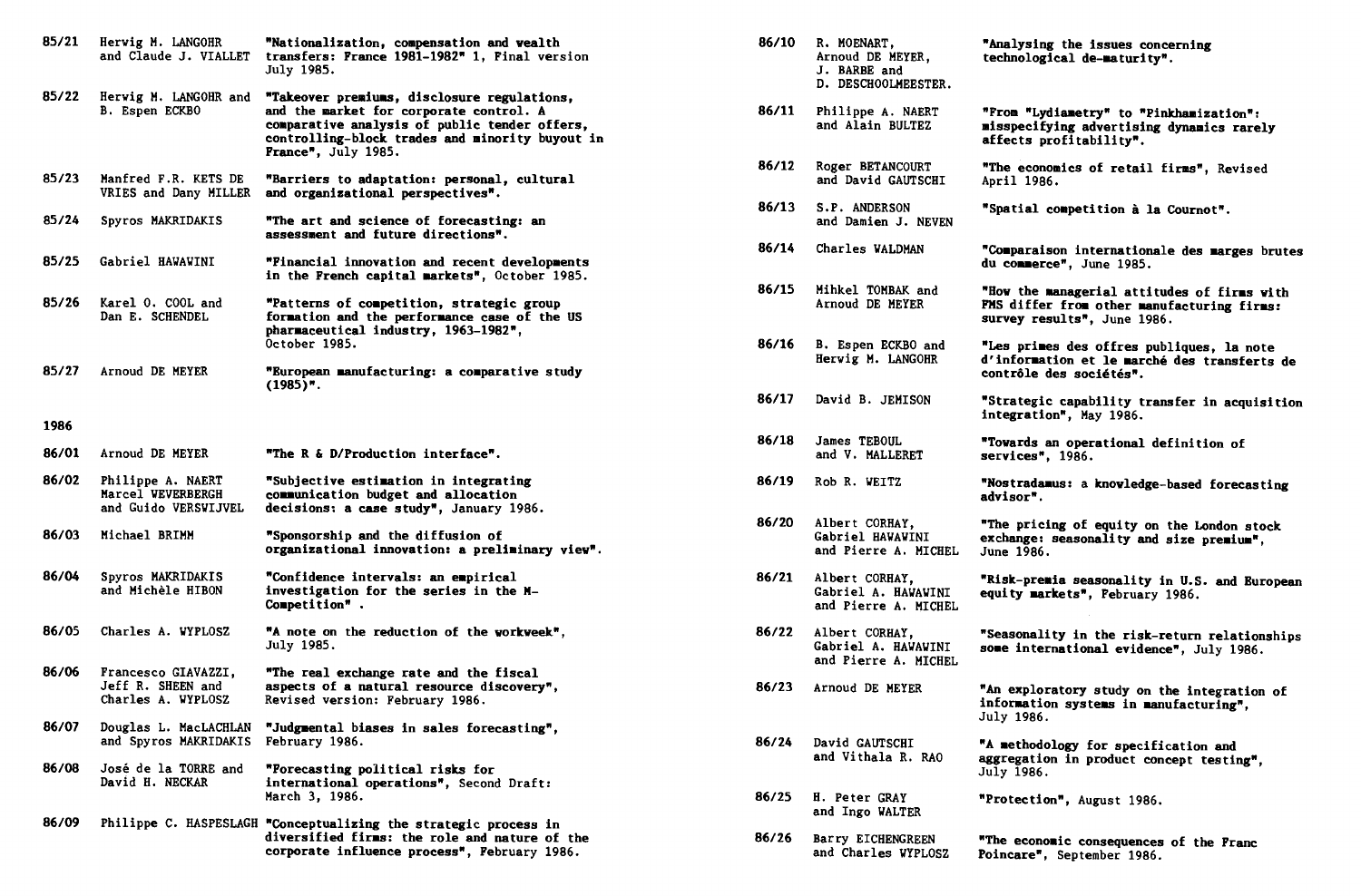| 86/27 | Karel COOL<br>and Ingemar DIERICKX                     | "Negative risk-return relationships in<br>business strategy: paradox or truism?",<br>October 1986.                                                  |  |  |
|-------|--------------------------------------------------------|-----------------------------------------------------------------------------------------------------------------------------------------------------|--|--|
| 86/28 | Manfred KETS DE<br>VRIES and Danny MILLER              | "Interpreting organizational texts.                                                                                                                 |  |  |
| 86/29 | Manfred KETS DE VRIES                                  | "Why follow the leader?".                                                                                                                           |  |  |
| 86/30 | Manfred KETS DE VRIES                                  | "The succession game: the real story.                                                                                                               |  |  |
| 86/31 | Arnoud DE MEYER                                        | "Flexibility: the next competitive battle".                                                                                                         |  |  |
| 86/32 | Karel COOL<br>and Dan SCHENDEL                         | Performance differences among strategic group<br>members", October 1986.                                                                            |  |  |
| 86/33 | Ernst 8ALTENSPERGER<br>and Jean DERMINE                | "The role of public policy in insuring<br>financial stability: a cross-country,<br>comparative perspective", August 1986, Revised<br>November 1986. |  |  |
| 86/34 | Philippe HASPESLAGH<br>and David JEMISON               | "Acquisitions: myths and reality",<br>July 1986.                                                                                                    |  |  |
| 86/35 | Jean DERMINE                                           | "Measuring the market value of a bank, a<br>primer", November 1986.                                                                                 |  |  |
| 86/36 | Albert CORHAY and<br>Gabriel HAVAVINI                  | "Seasonality in the risk-return relationship:<br>some international evidence", July 1986.                                                           |  |  |
| 86/37 | David GAUTSCHI and<br>Roger BETANCOURT                 | "The evolution of retailing: a suggested<br>economic interpretation".                                                                               |  |  |
| 86/38 | Gabriel HAWAWINI                                       | "Financial innovation and recent developments<br>in the French capital markets", Updated:<br>September 1986.                                        |  |  |
| 86/39 | Gabriel HAWAWINI<br>Pierre MICHEL<br>and Albert CORHAY | "The pricing of common stocks on the Brussels<br>stock exchange: a re-examination of the<br>evidence", November 1986.                               |  |  |
| 86/40 | Charles WYPLOSZ                                        | "Capital flows liberalization and the EMS, a<br>French perspective", December 1986.                                                                 |  |  |
| 86/41 | Kasra FERDOWS<br>and Wickham SKINNER                   | "Manufacturing in a new perspective",<br>July 1986.                                                                                                 |  |  |
| 86/42 | Kasra FERDOVS<br>and Per LIND8ERG                      | "FMS as indicator of manufacturing strategy",<br>December 1986.                                                                                     |  |  |
| 86/43 | Damien NEVEN                                           | "On the existence of equilibrium in hotelling's<br>model", November 1986.                                                                           |  |  |
| 86/44 | Ingemar DIERICKX<br>Carmen MATUTES<br>and Damien NEVEN | "Value added tax and competition",<br>December 1986.                                                                                                |  |  |

#### **1987**

|  |  |  |  |  |  |  | 87/01 Manfred KETS DE VRIES "Prisoners of leadership". |
|--|--|--|--|--|--|--|--------------------------------------------------------|
|--|--|--|--|--|--|--|--------------------------------------------------------|

- 87/02 Claude VIALLET 87/03 David GAUTSCHI **"An empirical investigation of international asset pricing",** November 1986. **"A methodology for specification and** 
	- and Vithala RAO **aggregation in product concept testing",**  Revised Version: January 1987.
- 87/04 Sumantra GHOSHAL and Christopher BARTLETT **"Organizing for innovations: case of the multinational corporation",** February 1987.
- 87/05 Arnoud DE MEYER and Kasra FERDOWS **"Managerial focal points in manufacturing strategy",** February 1987.
- 87/06 Arun K. JAIN, Christian PINSON and Naresh K. MALHOTRA **"Customer loyalty as a construct in the marketing of banking services",** July 1986.
- **87/07** Rolf BANZ and **"Equity pricing and stock market anomalies",**  Gabriel HAWAWINI
- **87/08** Manfred KETS DE VRIES **"Leaders vho can't manage", February 1987.**